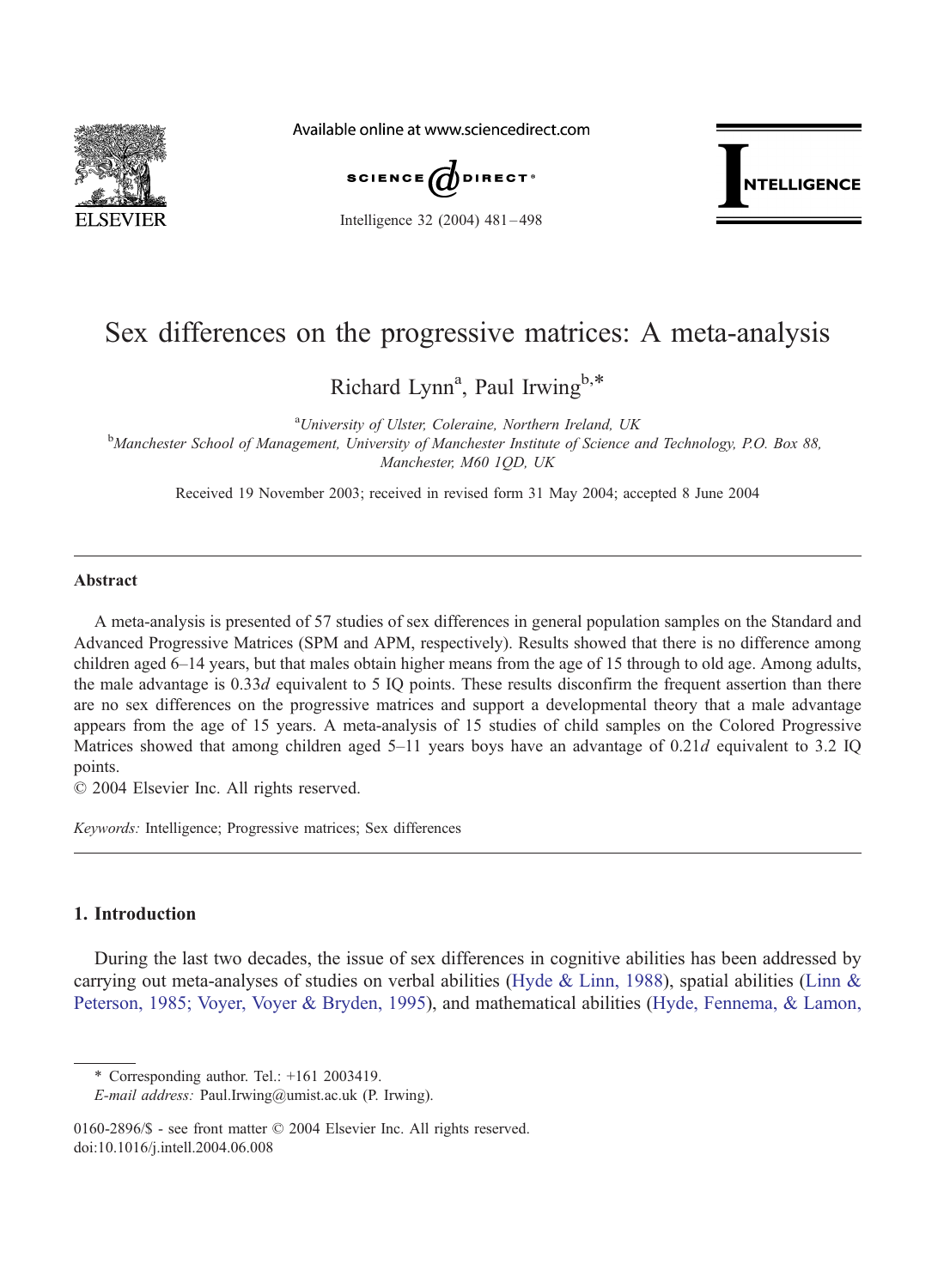1990). No meta-analysis has yet been made of sex differences in reasoning ability. In this paper, we present the first study of this issue in the form of a meta-analysis of sex differences in nonverbal reasoning ability measured by the Progressive Matrices Test.

Raven's Progressive Matrices was constructed in the late 1930s as a test of nonverbal or abstract reasoning ability ([Raven, 1939\)](#page-16-0). It has become one of the leading and most frequently used tests of this ability and has been described as "the paradigm test of nonverbal, abstract reasoning ability" ([Mackintosh, 1996,](#page-16-0) p. 564). It is also widely regarded as the best or one of the best tests of Spearman's g, the general factor underlying all cognitive abilities. Thus, [Court \(1983,](#page-14-0) p. 54) has written that it is "recognised as perhaps the best measure of  $g$ "; and [Jensen \(1998,](#page-15-0) p. 541) wrote, "the Raven tests, compared with many others, have the highest g loading." There are three versions of the test: the Standard Progressive Matrices (SPM) for the ages of 6 years to adulthood; the Colored Progressive Matrices, an easier version of the test designed for children aged 5 through 12; and the Advanced Progressive Matrices (APM), a harder version of the test designed for older adolescents and adults with higher ability.

The issue of whether there are any sex differences on the progressive matrices has frequently been discussed. It has been virtually universally concluded that there is no difference in the mean scores obtained by males and females. The first statement of this conclusion was made by [Raven \(1939,](#page-16-0) p. 30) who wrote that in the standardization sample, "there was no sex difference, either in the mean scores or the variance of scores, between boys and girls up to the age of 14 years. There were insufficient data to investigate sex difference in ability above the age of 14." The conclusion that there is no sex differences on the progressive matrices has been endorsed by numerous scholars. For instance, [Eysenck \(1981,](#page-15-0) p. 41) stated that the tests "give equal scores to boys and girls, men and women." [Jensen \(1998,](#page-15-0) p. 541) writes "there is no consistent difference on the Raven's Standard Progressive Matrices (for adults) or on the Coloured Progressive Matrices (for children)." [Mackintosh \(1996,](#page-16-0) p. 564) writes "large scale studies of Raven's tests have yielded all possible outcomes, male superiority, female superiority and no difference." From this, he concludes that there is no difference or, in a subsequent paper, that there is only a very small difference consisting of no more than a difference of  $1-2$  IQ points among adults "either way" ([Mackintosh, 1998\)](#page-16-0).

Both [Jensen \(1998\)](#page-15-0) and [Mackintosh \(1998\)](#page-16-0) rely for their conclusion that there is no sex difference in mean scores on the progressive matrices on a review by [Court \(1983\).](#page-14-0) This review summarized 118 studies of sex differences on the progressive matrices and concluded that most showed no significant difference in mean scores, although some showed higher mean scores for males and others found higher mean scores for females. From this, he concluded that "there is no consistent difference in favour of either sex over all populations tested...the most common finding is of no sex difference. Reports which suggest otherwise can be shown to have elements of bias in sampling" (p. 62) and that "the accumulated evidence at all ability levels indicates that a biological sex difference cannot be demonstrated for performance on the Raven's Progressive Matrices" (p. 68).

[Court's \(1983\)](#page-14-0) review is a useful starting point for tackling the question of sex differences on the progressive matrices but it cannot be accepted as a satisfactory basis for the conclusion that no sex differences exist. The review has at least five deficiencies. First, it is over 20 years old and a number of studies of this question have appeared subsequently and need to be considered. Second, it is a literary review that does not attempt to quantify the magnitude of any sex difference that may exist. Third, it includes general population samples and a variety of convenience samples including those of psychiatric patients, deaf children, retarded children, shop assistants, clerical workers,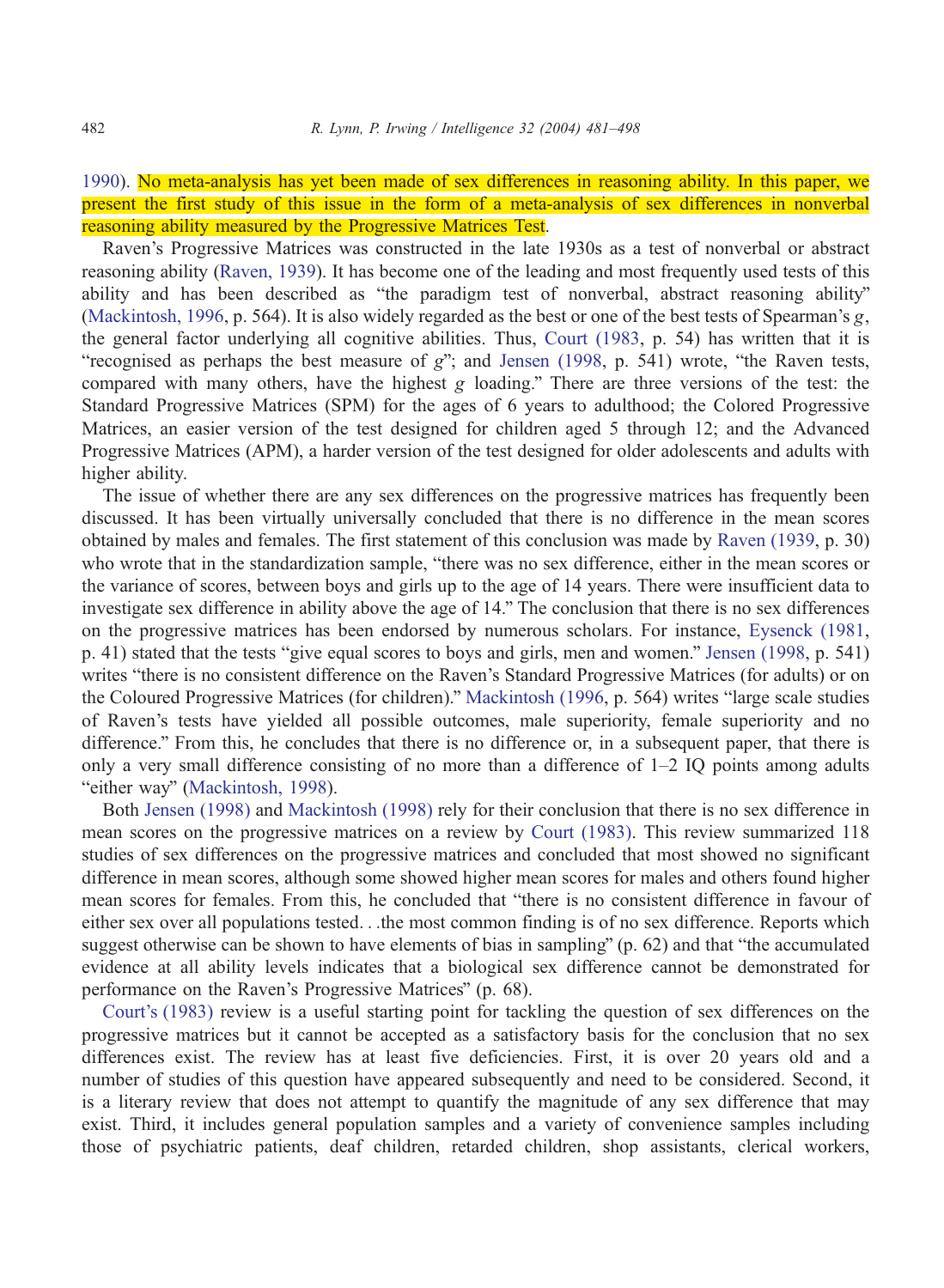British, Indian, and French university students, Native Americans, and Inuit. Many of these samples cannot be regarded as representative of males and females, and in some cases this is stated by the authors and reported by Court. For instance, two studies showing that among British military personnel in World War II female neurotic patients obtained higher scores on the progressive matrices than males; Court reports that the authors of the studies believed that the reason for this was "probably due to the biased selection procedures in favour of bright women in the British Armed Forces" ([Court, 1983,](#page-14-0) p. 60). With such diverse and unrepresentative samples in Court's review, it is not surprising that in some studies higher scores were achieved by males, in others higher scores were achieved by females and in others there were no sex differences. Fourth, Court does not provide information on the sample sizes for approximately half of the studies he lists, and where information on sample sizes is given the numbers are generally too small to give a statistically significant difference between males and females. To detect a statistically significant difference of between 2 and 5 IQ points such as may exist between males and females on the progressive matrices requires a sample size of around 500. Court's review gives only one study of adults with a sample size of this number or more. This is Heron and Chown's  $(1967)$  study  $(n=600)$ on which men obtained a significantly higher mean score than women of 0.31d, approximately 4.65 IQ points (see [Table 1\)](#page-7-0). Nine of the studies showing no statistically significant sex difference in Court's review have sample sizes of fewer that 100, such as those of 60 Welsh 11- to 12-year-olds and 22 American 5-year-olds. Studies with these small sample sizes that show no significant differences between males and females have no value for the resolution of the issue of whether there is a small but significant sex difference on the progressive matrices. We found that of the 118 studies covered in Court's review, only 21 met the criteria of being general population samples and having sample sizes on a minimum of 50 males and 50 females that we have adopted in the metaanalysis to be presented. Fifth, Court's review did not include all the studies; in our literature search, we found nine studies of general population samples that were not given in the review and these included two with the largest sample sizes ([Hsu, 1976; Wilson et al., 1975\)](#page-15-0). For all these reasons, Court's review cannot be accepted as an adequate basis for the conclusion that there are no sex differences on the progressive matrices.

The consensus that there are no sex differences on the progressive matrices and on other tests of abstract (nonverbal) reasoning ability has been challenged by [Lynn \(1994, 1998, 1999\).](#page-15-0) He has proposed a developmental theory of sex differences in intelligence that states that boys and girls mature at different rates both physically and mentally during childhood and adolescence. Boys and girls mature at about the same rate up to the age of around 7 years; from the age of 8, girls begin a growth spurt in which there is an acceleration of their physical growth in respect of height, weight, and brain size; the growth rate of girls slows at the age of 14 and 15, while the growth of boys continues. The developmental theory states that intelligence follows the same trend. Evidence supporting the theory has been provided in [Lynn](#page-15-0) (1994, 1998, 1999) and in [Lynn, Allik, and Must \(2000\).](#page-16-0) In regard to abstract (nonverbal) reasoning ability, the theory as originally formulated in Lynn states that over the age range of around 9 through 12 years, girls have an advantage of approximately 1 IQ point; by the age of 16 years, this has changed to a small advantage in favor of boys and among adults the male advantage is 2.4 IQ points. These estimates were not derived from data on the progressive matrices but (in the case of adults) from the American standardization samples of the Differential Aptitude Test. In a subsequent compilation of studies, it was proposed that among adults the male advantage on abstract reasoning is approximately 5 IQ points [\(Lynn, 1999\)](#page-16-0).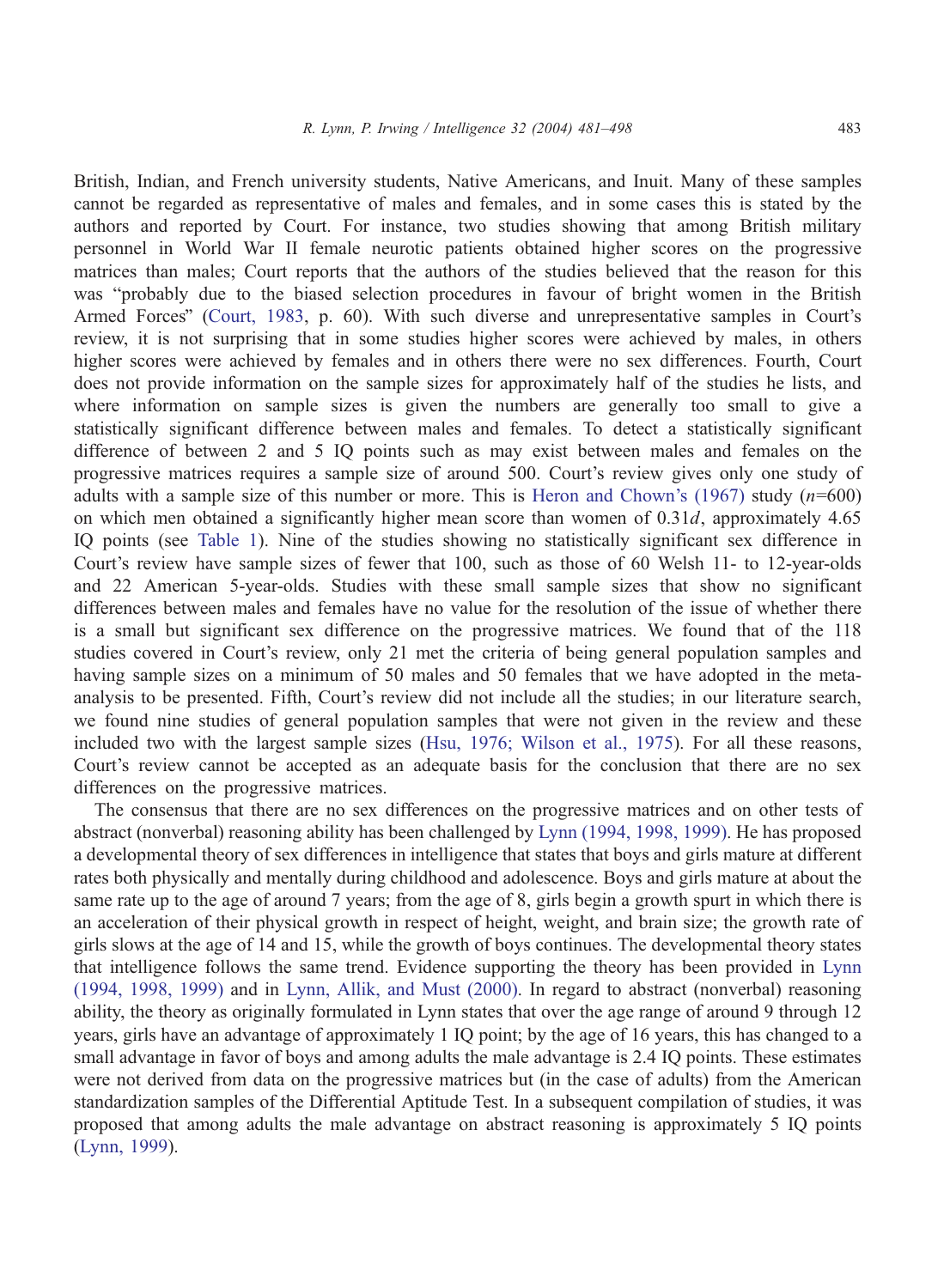In addition to the theory that sex differences on the progressive matrices vary by age, there is also a theory proposed by [Mackintosh \(1998\)](#page-16-0) that there are cohort differences such that among older generations men achieved higher means than women, but this is no longer the case among recent cohorts of young adults.

The resolution of these conflicting theories requires a meta-analysis of studies on sex differences on the progressive matrices such as we have carried out and now describe. The meta-analysis is designed to test three hypotheses. These are as follows:

- 1. The [Eysenck \(1981\),](#page-15-0) [Court \(1983\),](#page-14-0) [Mackintosh \(1996\),](#page-16-0) [Jensen \(1998\)](#page-15-0) hypothesis that there is no sex difference on the progressive matrices.
- 2. The [Lynn \(1994, 1998, 1999\)](#page-15-0) hypothesis stating that there is no sex difference on the progressive matrices among young children up to the age of 8 years; that girls have a slight advantage from the ages of 9 through 12 years; that boys and girls obtain about the same mean scores at the ages of 13– 15 years; that at the age of 16 years boys have a higher mean than girls; that this advantage increases up to the age of 18–19 years; and that from the age of 20 onwards the male advantage lies between 2.4 [\(Lynn, 1994\)](#page-15-0) and 5.0 IQ points ([Lynn, 1999\)](#page-16-0).
- 3. The [Mackintosh \(1998,](#page-16-0) p. 538) hypothesis that the higher mean scores of men on the progressive matrices is a cohort effect such that it may have been present among older generations but that "the sex difference in general intelligence among young adults today in the USA, Britain or Israel" (and, presumably, elsewhere in the economically developed world) " is trivially small, surely amounting to no more than  $1-2$  IQ points either way," i.e., in favor of either males or females.

# 2. Method

## 2.1. Criteria for selection of studies

The meta-analyst has to address three problems before analyzing the data. These have been identified by [Sharpe \(1997\)](#page-17-0) as the "Apples and Oranges," "File Drawer," and "Garbage in-Garbage out" problems. The "Apples and Oranges" problem is that different phenomena are sometimes aggregated and averaged, where aggregation shows different effects for different phenomena. For instance, [Hyde and Linn \(1988\)](#page-15-0) have shown in a meta-analysis of sex differences in verbal abilities that the magnitude of the difference varies for different kinds of verbal ability and ranges from a female advantage of 0.33 d for speech production to a male advantage of  $0.16 d$  for analogies. This indicates that verbal ability is too broad a concept for the calculation of sex differences and that it is more meaningful to calculate differences in narrower abilities such as essay writing, vocabulary, verbal reasoning, etc. The best way of dealing with this problem is to carry out meta-analyses in the first instance on narrow abilities and then attempt to integrate these into broader categories. In the present meta-analysis, this problem has been dealt with by confining the analysis to studies using the progressive matrices.

The "File Drawer" problem is that studies producing significant effects tend to be published, while those producing nonsignificant effects tend not to be published and remain hidden in the file drawer. This is a serious problem for meta-analyses comparing effects of treatments, such as whether various methods of psychotherapy have any beneficial effect, in which studies finding positive effects are more likely to be published, while studies showing no effects are more likely to remain unpublished in the file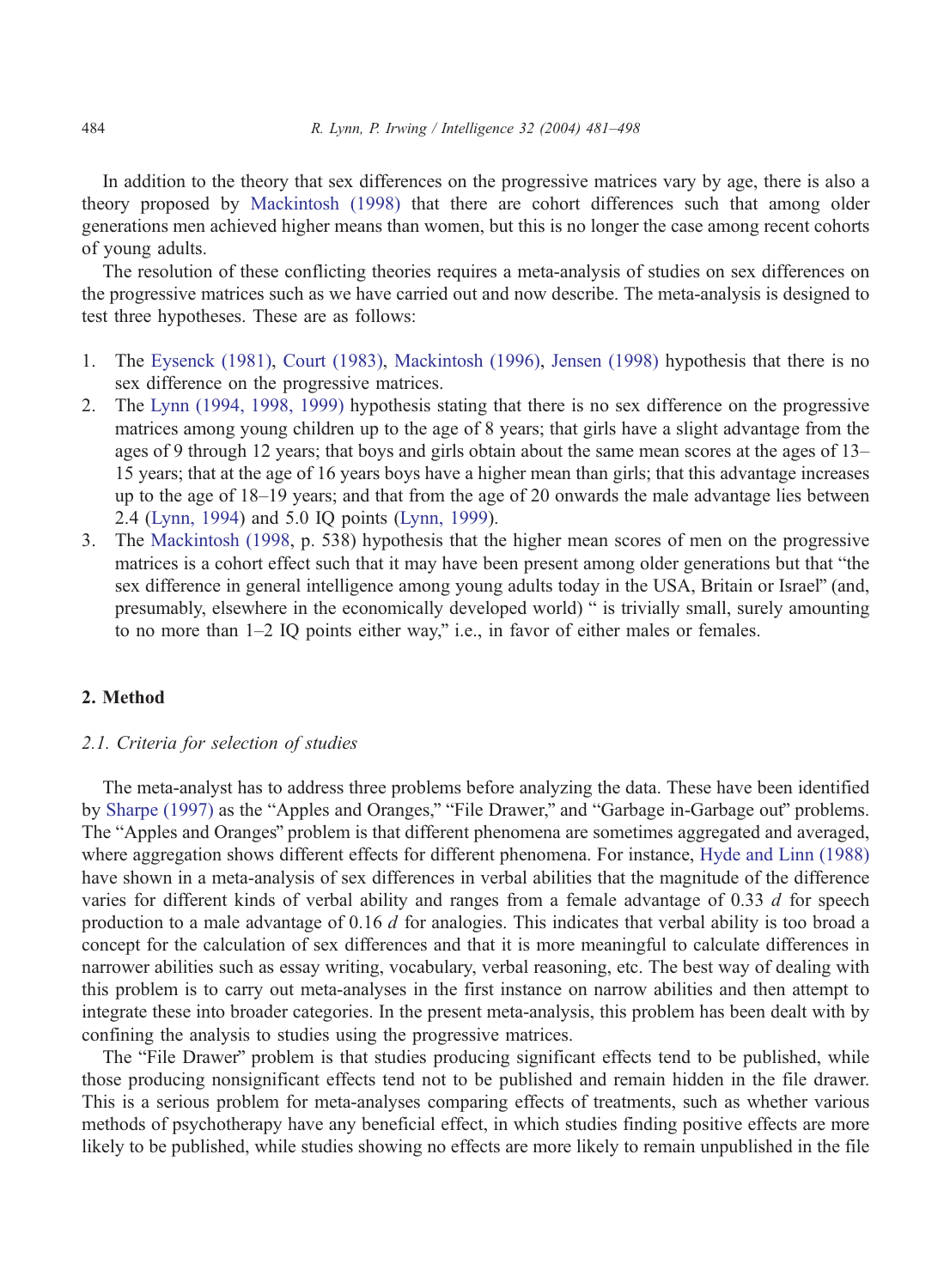drawer. It is considered that this should not be a problem for our present inquiry because very few studies have ever been carried out with the primary objective of ascertaining whether there are sex differences on the progressive matrices. Data on sex differences on the progressive matrices are available because they have been reported in a number of studies as a by-product of studies concerned with other phenomena.

The "Garbage in-Garbage out" problem is concerned with what to do with poor quality studies. Meta-analyses that include many poor quality studies have been criticized by [Feinstein \(1995\)](#page-15-0) as "statistical alchemy" that attempts to turn a lot of poor quality dross data into good quality gold. Poor quality studies are liable to obscure relationships that exist and can be detected by good quality studies. Meta-analysts differ in the extent to which they judge studies to be of such poor quality that they should be excluded from the analysis. Some meta-analysts are "inclusionist" while others are "exclusionist" in the terminology suggested by [Kraemer, Gardner, Brooks, and Yesavage \(1998\).](#page-15-0) The problem of what should be considered "garbage" and therefore excluded is a difficult one for meta-analysts. For our own metaanalysis, poor quality studies are of two general kinds. First, those whose samples are unrepresentative of males and females, such as those of shop assistants, clerical workers, psychiatric patients in the military, and the mentally retarded included in [Court's \(1983\)](#page-14-0) review. To deal with this problem, our meta-analysis is confined to general population samples. Many of the general population studies are standardization samples that have been selected to be representative of the general population. Others have been less rigorously selected but nevertheless have been obtained in such as way that there is no reason to suspect any bias in the selection of males and females. The second kind of poor quality study consists of those with small sample sizes that are liable to produce anomalously large chance effect sizes that obscure the true relationship. Some meta-analysts ignore differences in sample sizes and accord all studies equal weight irrespective of sample size. This is reasonable for certain data sets where all the studies have about the same sample sizes. Where this is not the case, some meta-analysts deal with this problem by ignoring studies with samples below a certain size, while others weight the studies by the sample sizes. These two solutions amount to much the same thing because weighting by sample size dilutes and may effectively eliminate the contribution of studies with small samples. Where the metaanalyst has a number of large samples, the simplest procedure is to ignore small samples and confine the analysis to studies where sample sizes are considered acceptable. Data providing sex differences on the progressive matrices differ considerably in the sample sizes, ranging from 43,825 for 5-year-olds on the Colored Progressive Matrices in Taiwan ([Hsu, 1976\)](#page-15-0) to 22 for 5-year-olds on the same test in the United States ([Garrity & Donaghue, 1976\)](#page-15-0). To accord these two studies, equal weight in a meta-analysis cannot be regarded as a reasonable procedure. The solution adopted in the present meta-analysis has been to use only data based on a minimum of 50 males and 50 females. The inclusion of such small sample sizes is probably vulnerable to the criticism of being too inclusionist. On the other hand, it is considered preferable to err on the side of overinclusion because this provides other meta-analysts with the references and data that can be reworked in various ways to reduce the effects of small samples.

#### 2.2. Literature search

Once the meta-analyst has drawn up criteria for studies to be included in the analysis, it is necessary to obtain all the studies meeting these criteria. This is a difficult problem and one that it is rarely possible to solve completely. Meta-analysts attempt to find all the relevant studies of the phenomena being considered by examining previous reviews and searching abstracts. But these do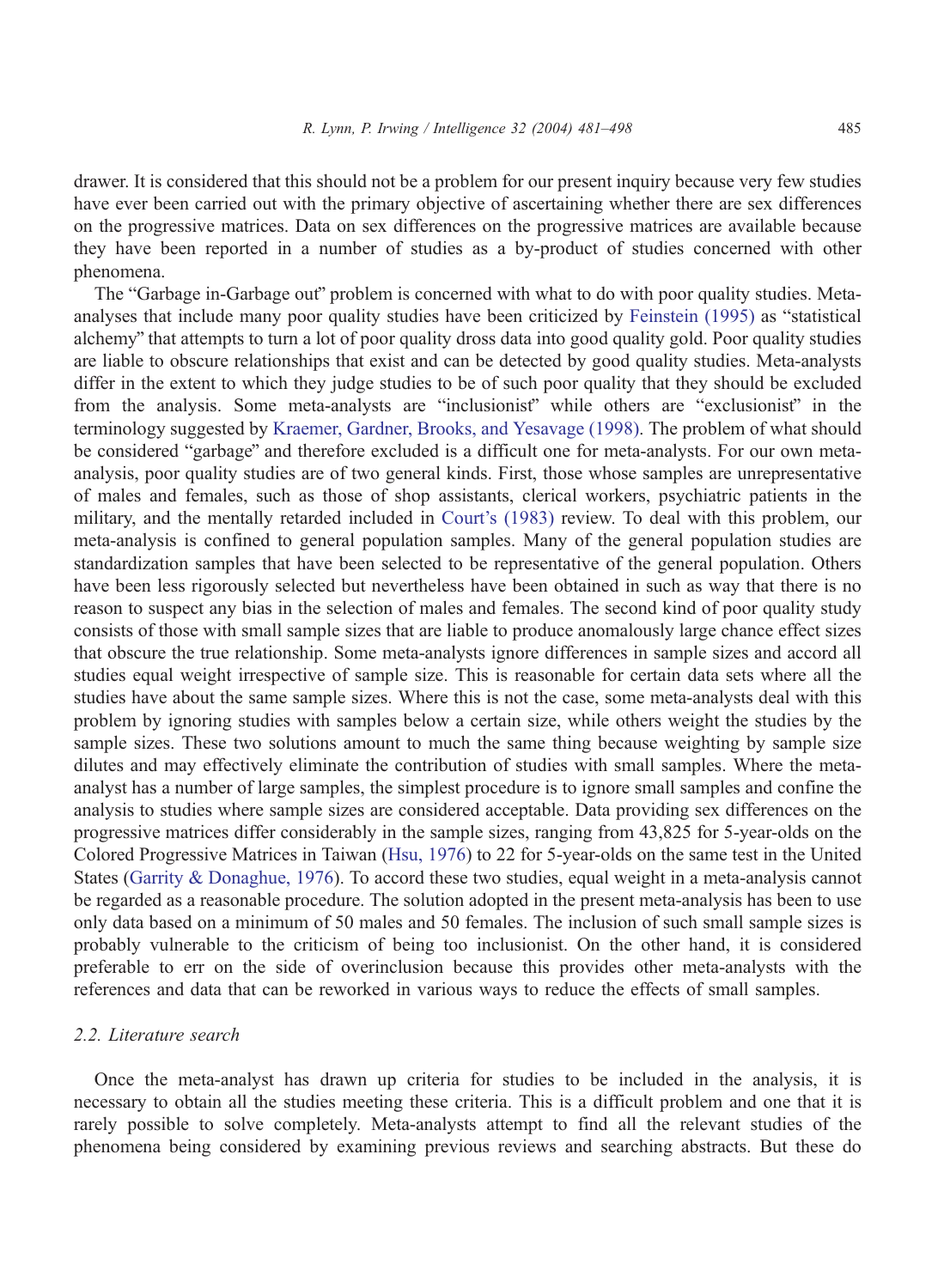not identify all the relevant studies, a number of which provide data incidental to the main purpose of the study and which are not mentioned in the abstract or among the key words. Hence, the presence of these data cannot be identified from abstracts or key word information. Many studies of this kind can only be found by searching through a large number of publications. It is virtually impossible to identify all relevant studies. For the present meta-analysis, the studies were obtained from [Court's \(1980, 1983\)](#page-14-0) bibliography and review of studies of the sex difference on the progressive matrices from the series of manuals on the progressive matrices published by Raven et al. (e.g., [Raven, 1981; Raven, Court, & Raven, 1996; Raven, Raven, & Court, 1998\)](#page-16-0) and from Psychological Abstracts from 1937 (the year the progressive matrices was first published). In addition to consulting these bibliographies, which are widely regarded as comprehensive, we conducted computerized data base searches of PsycINFO, ERIC, Web of Science, Dissertation Abstracts, the British Index to Theses, and Cambridge Scientific Abstracts for the years covered up to and including 2002. Finally, we contacted active researchers in the field and made a number of serendipitous discoveries in the course of researching this issue. In totality, our review of the literature covers the years 1939–2002.

## 2.3. Organization of meta-analyses

The studies have been organized into two categories. The first consists of studies of general population samples for the SPM and APM and presents sex differences for individual years for the ages 6 through 19 and for 10-year age groups of 20–29, 30–39, etc., through 80–89. Data for the SPM and APM are combined because it is considered that the APM measures the same nonverbal reasoning ability as SPM. There are a few data sets whose numbers are too small to meet the criterion of a minimum of 50 males and 50 females for individual years (i.e., for 5, 6 s, etc.) but for which data for several years can be averaged to meet the criterion. In these cases, the sex differences for several years are averaged and entered for the mean year (for instance, data for fifty 6-, fifty 7-, and fifty 8-year-olds would be averaged and entered as 7-year-olds). There are a few data sets where the sex difference is given for a sample with an age range but not for individual years (e.g., for 11- to 13-year-olds but not separately for 11-, 12-, and 13-year-olds). In these cases, the sex differences are entered for the average year. The second category consists of data for the Colored Progressive Matrices. The same methodology is used as for the SPM and APM.

## 2.4. Strategy of analysis

The analysis broadly followed procedures developed by [Hunter and Schmidt \(1990\).](#page-15-0) Cohen's d (the difference between the male and female means divided by the within group standard deviation) was adopted as the measure of effect size ([Cohen, 1977\)](#page-14-0). In the majority of studies, means and standard deviations were reported, which allowed direct computation of  $d$ . In a minority of cases, estimates of the standard deviation were obtained from tables of percentiles. Otherwise, in a very few cases, the effect size was derived from a t ratio using the conversion formula provided by [Rosenthal \(1991\).](#page-17-0)

#### 2.4.1. Meta-analysis of effect sizes

First, the mean of effect sizes was calculated for each age group, weighted by sample size  $(N-1)$  (see [Table 2\)](#page-10-0). These estimates were then corrected for measurement error. The weighted artefact distributions used in this calculation were derived from those reliability studies reported in [Court and Raven \(1995\)](#page-14-0)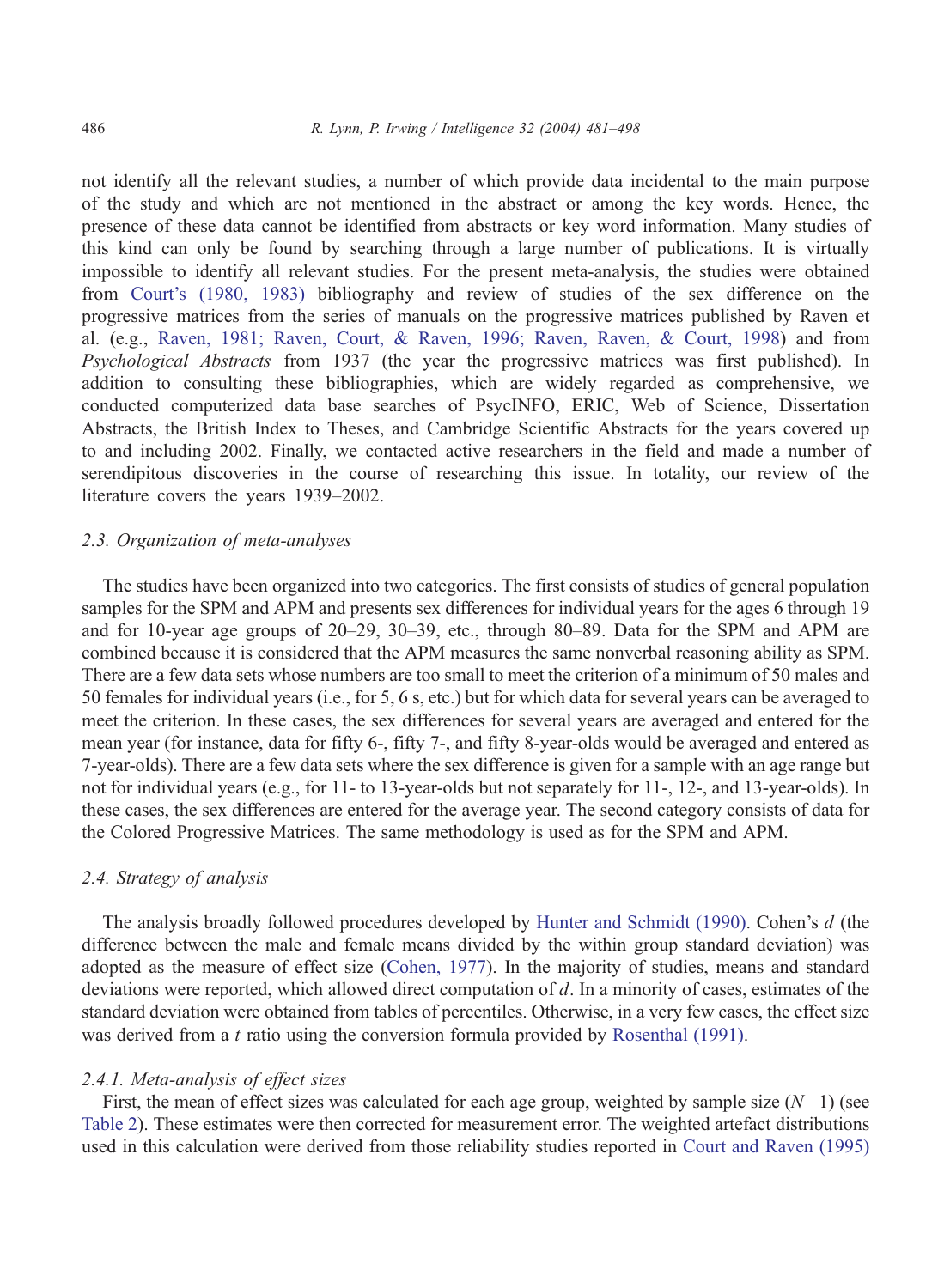for the Standard, Advanced, and Colored Progressive Matrices, with a sample  $n \geq 300$ . In order to detect the presence of moderator variables, tests of homogeneity of effect sizes were conducted using [Hunter](#page-15-0) and Schmidt's (1990) 75% rule. Each corrected mean d score was fitted with a confidence interval. We did not compute credibility intervals since the 95% confidence intervals for corrected mean d scores were generally wide (see [Table 2\)](#page-10-0), which would suggest that the boundaries of credibility intervals might have been in error by some margin.

## 3. Results

The results of the studies on sex differences on the SPM and APM are shown in [Table 1.](#page-7-0) The table gives data derived from 57 studies analyzed to provide effect size estimates for 195 samples, with participants numbering a total of 80,928. Samples were considered to be independent within age categories since no study provided more than one estimate per age group. The table gives the location of the study; the size of the male and female samples; the male–female difference in  $d$  scores with positive signs denoting higher means by males and negative signs higher means by females; the reference; and whether the Standard or Advanced form of the test was used, identified in the notes to the table. The number of effect sizes for each age varied from 1 to 23, and the pooled sample sizes ranged from 200 to 10,708 across age groups. For some age groups (ages 6, 19, 70–79, and 80–89 years old), the sample sizes are small. The reader should therefore exercise caution in interpreting some point estimates, and use the width of confidence intervals as an indicator of the accuracy of corrected mean d scores (see [Table 2\)](#page-9-0).

[Hunter and Schmidt's \(1990\)](#page-15-0) corrections for unreliability are controversial (e.g., [Rosenthal, 1991\)](#page-17-0). For this reason, [Table 2](#page-9-0) gives uncorrected mean d scores, in addition to the corrected mean d coefficients and their associated confidence intervals. The combined reliabilities and variance of reliabilities for the two types of test (APM and SPM), which are necessary in order to calculate the corrected d coefficients, were computed using standard weighting procedures ([Hunter & Schmidt, 1990\)](#page-15-0) for each age group separately. The estimates for reliability and variance, in this instance, have narrow confidence intervals. This suggests that the corrected d coefficients provide a better estimate of the population difference as compared with the uncorrected coefficients: in any case there is little difference between them.

The general trend of the data on the SPM and APM is that boys obtain slightly but not significantly higher means over the ages 6 through 9 years; this is followed by a slight but not significant shift towards higher means for girls over the age range from 10 through 13 years. At the age of 14, an advantage of 0.08d for boys begins to appear, increasing to 0.10d and becoming statistically significant at the age of 15 and increasing further to a statistically significant  $0.17d$  at age 19. The male advantage becomes 0.33d among young adults aged 20–29 and remains at approximately this size through all later age groups to 80–89. The sex difference is statistically significant for all the adult age groups except among the 80- to 89-year age group, probably because of the small sample size.

The shape of the growth curve is not established precisely in the current data, but it is clear that whereas there is no sex difference on the progressive matrices among younger children, a difference in favor of males appears in adolescents at about 14–15 years of age and this difference increases in later adolescence and among adults. As indicated by the tests for homogeneity (see [Table 2\)](#page-9-0), the fluctuations in the point estimates among adults, within and across age groups, should probably be attributed to sampling errors. The aggregated mean of the corrected  $d$  scores for the adult age groups is 0.33d,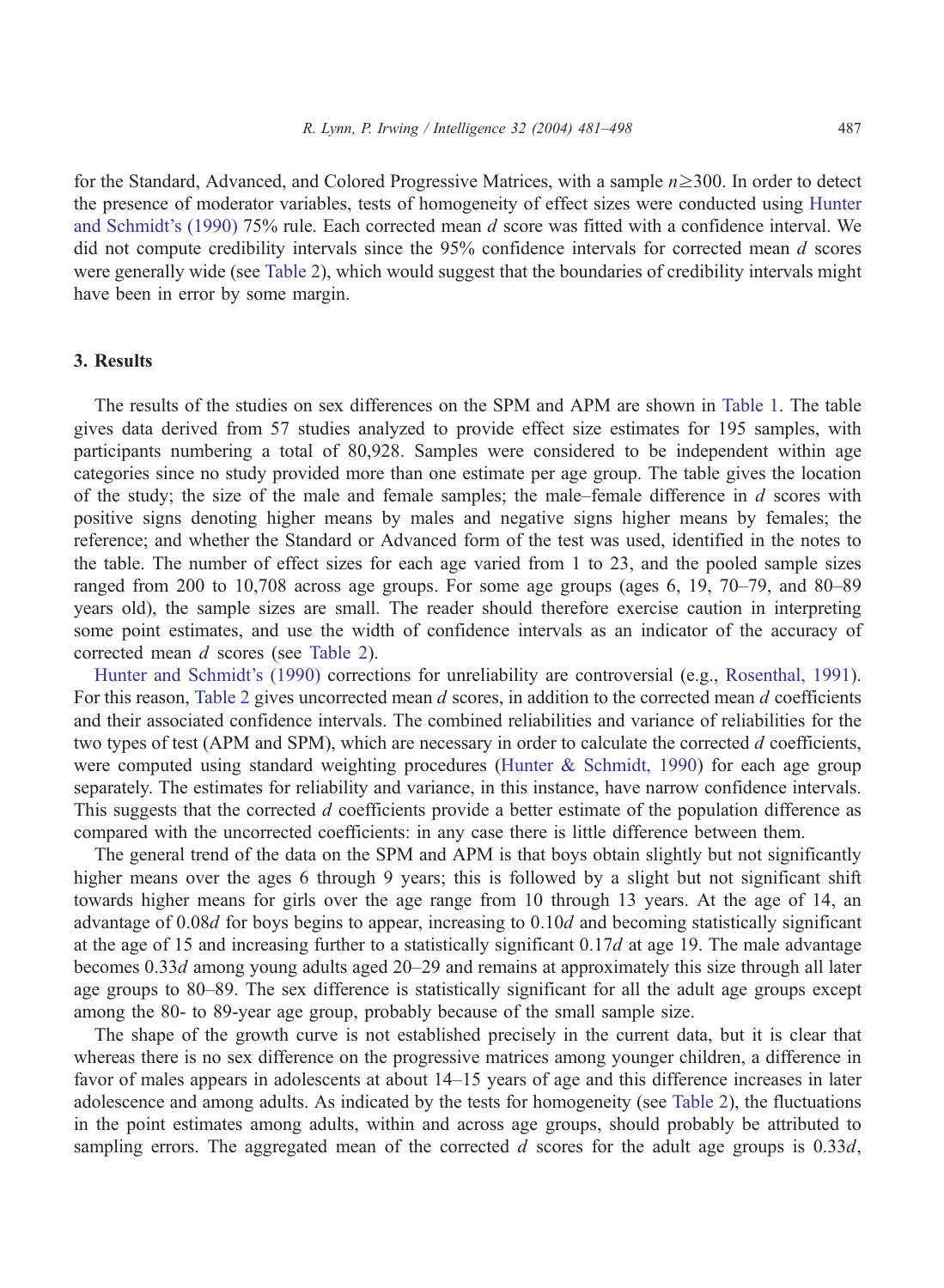<span id="page-7-0"></span>

| Table 1 |                                            |  |  |
|---------|--------------------------------------------|--|--|
|         | Studies of sex differences for SPM and APM |  |  |

| Location           |       |         | No. of No. of Age (years) |        |     |                                    |                         |        |               |                           |                   |               |                 |             |                    |             |
|--------------------|-------|---------|---------------------------|--------|-----|------------------------------------|-------------------------|--------|---------------|---------------------------|-------------------|---------------|-----------------|-------------|--------------------|-------------|
|                    | males | females | 6                         | $\tau$ | 8   | 9                                  | 10                      | 11     | 12            | 13                        | 14                | 15            | 16              | 17 18       |                    | 19          |
| 1. Iceland         | 270   | 279     |                           | .12    |     | .00                                |                         | .00    |               | $-.21$                    |                   | $-.68$        |                 |             |                    |             |
| 2. Estonia         | 951   | 882     |                           |        |     | $-.06$ $-.24$ $-.16$ $-.25$ $-.33$ |                         |        |               |                           |                   |               |                 |             |                    |             |
| 3. Britain         | 1625  | 1625    | .18                       | .12    |     | $.01 - .06 - .21 - .29$            |                         |        | .13           | .00.                      | .10               | .09           |                 |             |                    |             |
| 4. Poland          | 2008  | 1998    |                           |        |     | $.07 - .05 - .11 - .06 - .14$      |                         |        |               | $.09$ -.07 -.03 -.08 -.04 |                   |               |                 |             |                    |             |
| 5. Mexico          | 472   | 448     |                           | .16    | .10 |                                    | $.02 - .03$             |        |               |                           |                   |               |                 |             |                    |             |
| 6. Malaysia        | 2763  | 2621    |                           | $-.01$ | .13 | .16                                | .10                     | .03    | .00.          |                           |                   |               |                 |             |                    |             |
| 7. New Zealand     | 1526  | 1605    |                           |        |     | $-.02$ $-.01$ $-.22$ $-.14$ $-.28$ |                         |        |               | .01                       |                   | $.06 - .18$   | .04             |             |                    |             |
| 8. Italy           | 587   | 572     |                           |        |     |                                    |                         | .22    |               |                           |                   |               |                 |             |                    |             |
| 9. Australia       | 1948  | 2120    |                           |        | .02 |                                    | $.02 - .15 - .07$       |        | .03           |                           | $.01 - .10 - .04$ |               | .19             |             |                    |             |
| 10. India          | 100   | 100     |                           |        |     |                                    | .28                     |        |               |                           |                   |               |                 |             |                    |             |
| 11. Argentina      | 840   | 840     |                           |        |     |                                    | $.06 - .07 - .26 - .18$ |        |               | .11                       | .62               | .46           |                 |             |                    |             |
| 12. Iran           | 2206  | 2355    |                           |        |     | .25                                | .22                     | .28    | .30           | .20                       | .13               | .12           |                 | $.22$ $.03$ | .01                |             |
| 13. North Ireland  | 93    | 112     |                           |        |     | .22                                |                         |        |               |                           |                   |               |                 |             |                    |             |
| 14. Ireland        | 605   | 594     |                           |        |     | .06                                |                         |        | $-.17$        |                           |                   |               |                 |             |                    |             |
| 15. Ireland        | 1732  | 1732    |                           |        |     | $-.06$                             |                         |        |               |                           |                   |               |                 |             |                    |             |
| 16. New Zealand    | 375   | 433     |                           |        |     | $-.18$                             |                         | .25    |               | $-.43$                    |                   | .19           |                 |             |                    |             |
| 17. Lithuania      | 122   | 137     |                           |        |     | .30                                |                         | $-.14$ |               |                           |                   |               |                 |             |                    |             |
| 18. Hong Kong      | 120   | 77      |                           |        |     |                                    | .15                     |        |               |                           |                   |               |                 |             |                    |             |
| 19. Britain        | 75    | 95      |                           |        |     |                                    | .00                     |        |               |                           |                   |               |                 |             |                    |             |
| 20. Denmark        | 299   | 329     |                           |        |     |                                    |                         |        | $-.05$        |                           |                   |               |                 |             |                    |             |
| 21. Italy          | 1218  | 1218    |                           |        |     |                                    |                         |        | $-.04$ $-.03$ | .17                       | .08               |               | $.04 - .05$ .05 |             |                    |             |
| 22. United States  | 184   | 172     |                           |        |     |                                    |                         | .00    |               |                           |                   |               |                 |             |                    |             |
| 23. Israel         | 370   | 383     |                           |        |     |                                    |                         |        |               | $.11 - .49 - .21 - .02$   |                   | .30           |                 | $.32$ $.14$ |                    |             |
| 24. Spain          | 1621  | 1650    |                           |        |     |                                    |                         |        | $.02 - .22$   | .05                       | .02               |               | $.03 - .14$ .03 |             | .29                |             |
| 25. England        | 2200  | 2699    |                           |        |     |                                    |                         |        | $-.04$        |                           |                   |               |                 |             |                    |             |
| 26. Cuba           | 640   | 878     |                           |        |     |                                    |                         |        |               | $-.02$ $-.07$             | .10               | .06           | .17             |             |                    |             |
| 27. India          | 185   | 185     |                           |        |     |                                    |                         |        |               | $-.07$                    |                   |               |                 |             |                    |             |
| 28. Estonia        | 1250  | 1441    |                           |        |     |                                    |                         |        |               | $-.54 - .26$              |                   | $-.03$ $-.19$ |                 | .16 .08     | .04                |             |
| 29. Tanzania-A     | 413   | 314     |                           |        |     |                                    |                         |        |               | .14                       | .12               | .21           | .38             |             |                    |             |
| 30. Tanzania-B     | 1804  | 836     |                           |        |     |                                    |                         |        |               |                           | .15               | .30           |                 |             | $.11$ $.06$ $-.07$ |             |
| 31. Hawaii         | 503   | 525     |                           |        |     |                                    |                         |        |               |                           |                   | $.15 - .05$   |                 | $.10$ $.05$ | .10                |             |
| 32. United States  | 80    | 80      |                           |        |     |                                    |                         |        |               |                           | $-.04$            |               |                 |             |                    |             |
| 33. Brazil         | 80    | 80      |                           |        |     |                                    |                         |        |               |                           | .26               |               |                 |             |                    |             |
| 34. India          | 1025  | 1019    |                           |        |     |                                    |                         |        |               |                           |                   | .13           |                 | .38 .79     | .42                |             |
| 35. England        | 239   | 229     |                           |        |     |                                    |                         |        |               |                           |                   | .14           |                 |             |                    |             |
| 36. South Africa-W | 490   | 566     |                           |        |     |                                    |                         |        |               |                           |                   | $-.03$        |                 |             |                    |             |
| 37. South Africa-C | 386   | 381     |                           |        |     |                                    |                         |        |               |                           |                   | .19           |                 |             |                    |             |
| 38. South Africa-I | 530   | 533     |                           |        |     |                                    |                         |        |               |                           |                   | .25           |                 |             |                    |             |
| 39. Hong Kong      | 903   | 594     |                           |        |     |                                    |                         |        |               |                           |                   | .42           |                 | $.36$ .16   | .38                |             |
| 40. Singapore      | 229   | 230     |                           |        |     |                                    |                         |        |               |                           |                   | .12           |                 |             |                    |             |
| 41. South Africa-B | 554   | 539     |                           |        |     |                                    |                         |        |               |                           |                   |               | .31             |             |                    |             |
| 42. Italy          | 303   | 303     |                           |        |     |                                    |                         |        |               |                           |                   |               |                 | .13         |                    |             |
| 43. Croatia        | 174   | 263     |                           |        |     |                                    |                         |        |               |                           |                   |               |                 | .15         |                    |             |
| 44. Spain          | 1147  | 1565    |                           |        |     |                                    |                         |        |               |                           |                   |               |                 | .13         |                    | $.10$ $.16$ |
| 45. Argentina      | 53    | 112     |                           |        |     |                                    |                         |        |               |                           |                   |               |                 | .69         |                    |             |
| 46. Spain          | 303   | 301     |                           |        |     |                                    |                         |        |               |                           |                   |               |                 |             | .30                |             |
| 47. Belgium        | 214   | 64      |                           |        |     |                                    |                         |        |               |                           |                   |               |                 |             | .36                |             |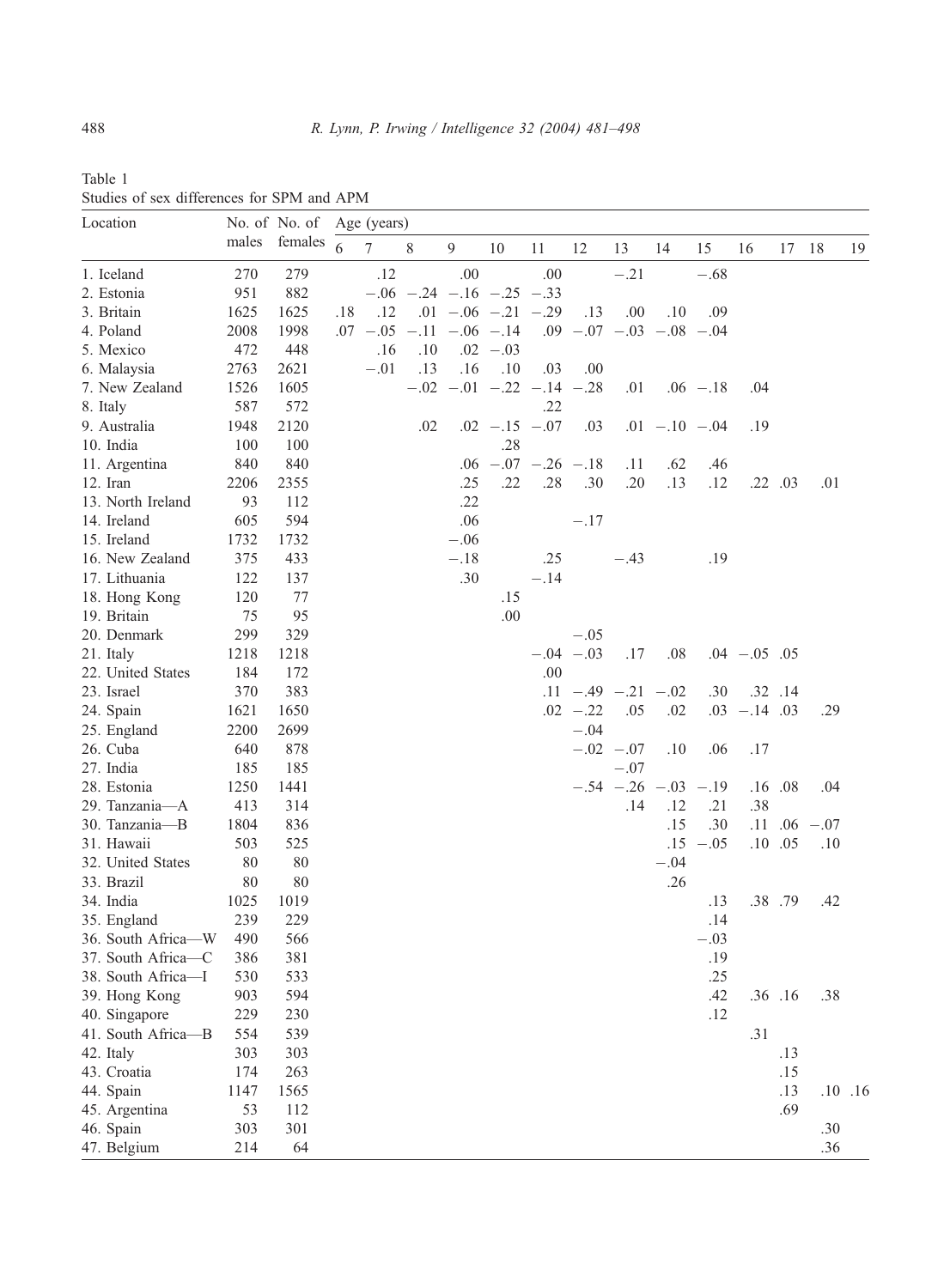| Location          | No. of males | No. of females | Age (years) |          |          |          |          |          |          |  |  |
|-------------------|--------------|----------------|-------------|----------|----------|----------|----------|----------|----------|--|--|
|                   |              |                | $20 - 9$    | $30 - 9$ | $40 - 9$ | $50 - 9$ | $60 - 9$ | $70 - 9$ | $80 - 9$ |  |  |
| 48. Hawaii        | 939          | 971            | .16         | .49      | .39      | .44      |          |          |          |  |  |
| 49. Britain       | 300          | 240            | .31         | .59      | .37      | .39      | .05      | .14      |          |  |  |
| 50. Belgium       | 850          | 979            | .21         | .20      | .30      | .32      | .36      | .36      | .39      |  |  |
| 51. Brazil        | 1921         | 741            | .32         | .24      |          |          |          |          |          |  |  |
| 52. United States | 63           | 80             |             | .16      |          |          |          |          |          |  |  |
| 53. Hungary       | 250          | 250            |             | .04      |          | .31      |          |          |          |  |  |
| 54. Israel        | 100          | 100            |             |          | .31      |          |          |          |          |  |  |
| 55. Belgium       | 101          | 174            |             |          |          |          | .40      | .40      | .33      |  |  |
| 56. United States | 92           | 114            |             |          |          | .31      |          |          |          |  |  |
| 57. France        | 564          | 802            |             |          |          |          | .21      |          |          |  |  |

Minus signs denote higher means obtained by females. 1: Iceland—[Pind et al. \(2003\),](#page-16-0) age ranges, 6.5–8, 8.5–10, 10.5–12, 12.5–14, and 14.5–16. 2: Estonia—[Lynn \(2002\).](#page-16-0) 3: Britain—[Raven \(1981\).](#page-16-0) 4: Poland—[Jaworowska and Szustrowa \(1991\).](#page-15-0) 5: Mexico—[Lynn, Allik, Pullmann, and Laidra \(2004\),](#page-16-0) [Lynn, Backhoff, and Contreras-Nino \(2004\).](#page-16-0) 6: Malaysia—[Chaim \(1994\).](#page-14-0) 7: North Zealand—[Reid and Gilmore \(1989\).](#page-16-0) 8: Italy—[Young, Tagiuri, Tesi, and Montemagni \(1962\).](#page-17-0) 9: Australia—[De Lemos](#page-14-0) (1989). 10: India—[Lynn and Jindal \(1993\).](#page-16-0) 11: Argentina—[Rimoldi, Velasco, San Martin, and Buhrer \(1947\).](#page-17-0) 12: Iran— [Baraheni \(1974\).](#page-14-0) 13: North Ireland—[Lynn, Cooper, and Topping \(1990\).](#page-16-0) 14: Ireland—[Lynn and Wilson \(1993\);](#page-16-0) age ranges 8– 10 and 11–13. 15: Ireland—[Raven \(1981\);](#page-16-0) age range 6–12. 16: North Zealand—[Reid and Gilmore \(1989\);](#page-16-0) age ranges 8–10, 11– 12, and 13–15. 17: Lithuania—[Lynn 2002.](#page-16-0) 18: Hong Kong—[Lynn, Pagliari, and Chan \(1988\).](#page-16-0) 19: Britain—[Lynn et al. \(1988\).](#page-16-0) 20: Denmark—[Vejleskov \(1968\).](#page-17-0) 21: Italy—[Tesi and Young \(1962\).](#page-17-0) 22: United States—[Tulkin and Newbrough \(1968\).](#page-17-0) 23: Israel—[Nathan and Schnabl \(1976\).](#page-16-0) 24: Spain—Albade Paz and Muñoz Cantero (1993); APM. 25: England—[Adams \(1952\).](#page-14-0) 26: Cuba—[Alonso \(1974\).](#page-14-0) 27: India—[Sinha \(1968\).](#page-17-0) 28: Estonia—[Lynn, Allik et al. \(2004\),](#page-16-0) [Lynn, Backhoff et al. \(2004\).](#page-16-0) 29: Tanzania—Asians—[Klingelhofer \(1967\).](#page-15-0) 30: Tanzania—Blacks—[Klingelhofer \(1967\).](#page-15-0) 31: Hawaii—[Wilson et al. \(1975\).](#page-17-0) 32: United States—[Natalicio \(1968\).](#page-16-0) 33: Brazil—[Natalicio \(1968\).](#page-16-0) 34: India—[Rao \(1975\).](#page-16-0) 35: England—[Conrad \(1979\).](#page-14-0) 36: South Africa—White—[Lynn \(2002\).](#page-16-0) 37: South Africa—Colored—[Lynn \(2002\).](#page-16-0) 38: South Africa—Indian—[Lynn \(2002\).](#page-16-0) 39: Hong Kong—[Lynn and Tse-Chan \(2003\);](#page-16-0) APM. 40: Singapore—[Lim \(1994\);](#page-15-0) APM. 41: South Africa—Black—[Lynn \(2002\).](#page-16-0) 42: Italy—[Young et al. \(1962\);](#page-17-0) age range 15–17. 43: Croatia—[Matesic \(2000\),](#page-16-0) age range 15–19. 44: Spain—[Raven \(1996\);](#page-16-0) APM. 45: Argentina—[Cortada de Kohan \(1998\);](#page-14-0) APM. 46: Spain—[Colom and Garcia-Lopez \(2002\).](#page-14-0) 47. Belgium—[Florquin \(1964\);](#page-15-0) APM. 48: Hawaii—[Wilson et al. \(1975\).](#page-17-0) 49: Britain—[Heron and Chown \(1967\).](#page-15-0) 50: Belgium—[Deltour \(1993\).](#page-14-0) 51: Brazil— [Campos \(1999\).](#page-14-0) 52: United States—[Sitkei and Michael \(1996\);](#page-17-0) age range 16–49. 53: Hungary—[Szegedi \(1974\);](#page-17-0) age range 15– 60. 54: Israel—[Guttman \(1974\);](#page-15-0) age range 35–61. 55: Belgium—[Deltour \(1993\).](#page-14-0) 56: United States—[Salthouse \(2001\);](#page-17-0) APM; age range 18–64. 57: France—[Dufouil, Ducimetiere, and Alperovitch \(1997\);](#page-14-0) APM.

equivalent to 5 IQ points. In view of the homogeneity test results, this is the best estimate for the male advantage on the progressive matrices among adults.

[Table 3](#page-10-0) gives results for the Colored Progressive Matrices. There are 15 studies that yielded 42 estimates that were independent within age groups and comprised a total sample with  $n=60,168$ . The study of [Hsu \(1976\)](#page-15-0) provided a disproportionate number of the 6-year-olds. However, inspection of [Table 2](#page-9-0) shows that the median  $d$  (0.14) for that age group does not differ markedly from the weighted mean d. It may therefore be concluded that this study does not distort the estimate of d for 6-year-olds. Examination of the sex differences for each year shows that there was no sex difference at 5 years of age, boys obtain significantly higher means ( $P<05$ ) of 0.21d, 0.24d, and 0.34d for children aged 6, 7, and 8 years, respectively; there is no difference at ages 9 and 10 years; and boys obtain a significantly higher mean of 0.30d at age 11 years. (A mean effect size is statistically significant when the confidence intervals do not include zero.) The homogeneity tests (see [Table 2\)](#page-9-0) indicate that within age group differences largely reflect sampling error and to a lesser extent variation due to attenuation.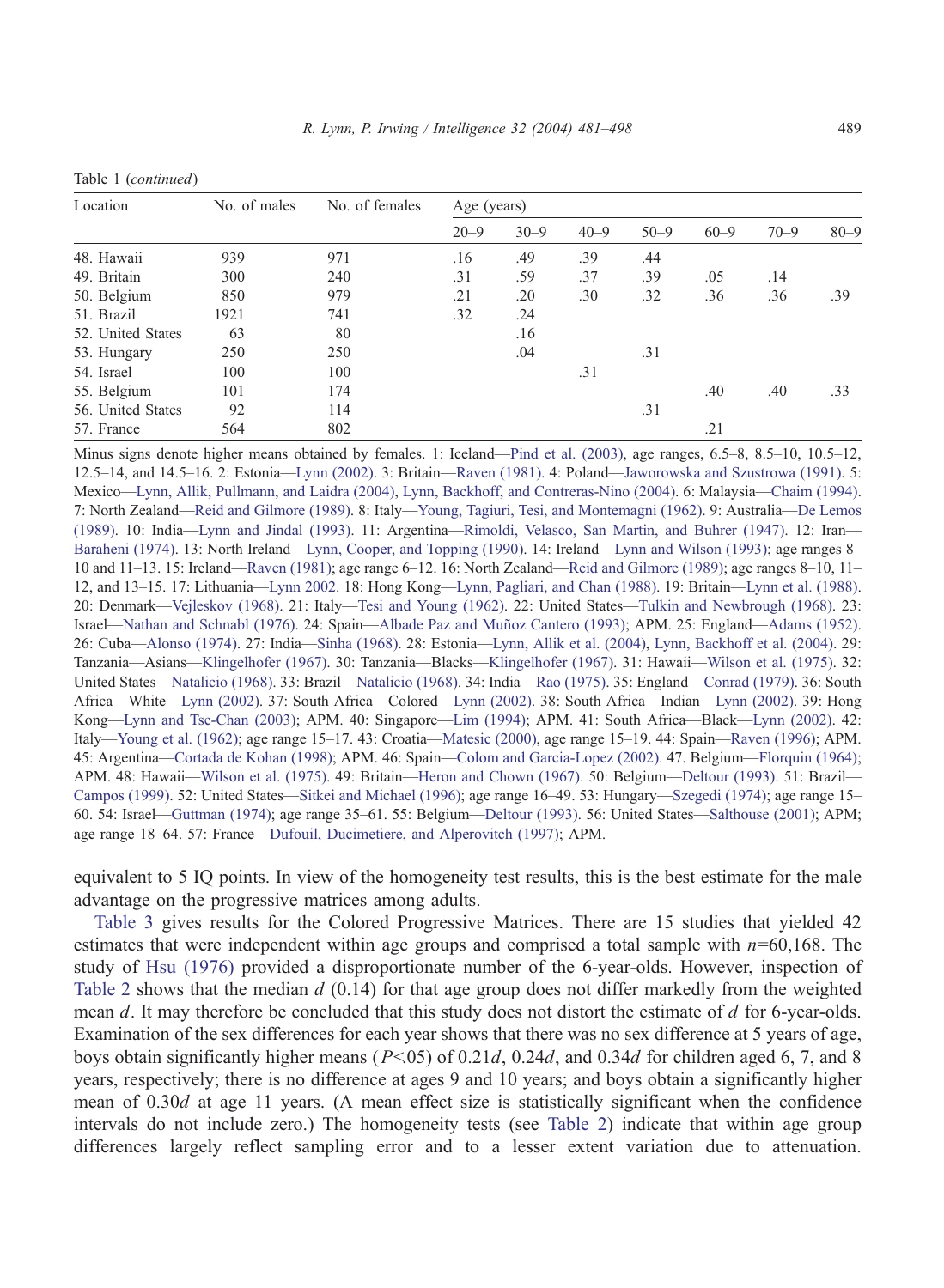| Age<br>$\it n$ |        |         | $\boldsymbol{k}$ | $\boldsymbol{d}$ | Percentage of variance   | $\delta$ | 95% confidence        |
|----------------|--------|---------|------------------|------------------|--------------------------|----------|-----------------------|
|                | Males  | Females |                  |                  | explained by artefacts   |          | interval for $\delta$ |
| 6              | 282    | 285     | $\sqrt{2}$       | .10              | 100                      | .11      | $-.06$ to .27         |
| 7              | 915    | 945     | 6                | .03              | 100                      | .03      | $-.06$ to $.09$       |
| 8              | 1649   | 1570    | 7                | .01              | 58                       | .01      | $-.08$ to $.10$       |
| 9              | 4445   | 4310    | 15               | .01              | 57                       | .01      | $-.05$ to $.06$       |
| 10             | 2337   | 2227    | 12               | $-.03$           | 39                       | $-.03$   | $-.12$ to $.06$       |
| 11             | 2862   | 2754    | 14               | .05              | 36                       | .06      | .00 to .14            |
| 12             | 5025   | 5683    | 15               | $-.06$           | 26                       | $-.06$   | $-.15$ to $.02$       |
| 13             | 2321   | 2275    | 15               | $-.02$           | 47                       | $-.02$   | $-.10$ to $.08$       |
| 14             | 2370   | 2507    | 16               | .07              | 47                       | $.08$    | $.00$ to $.16$        |
| 15             | 4758   | 5219    | 23               | .10              | 33                       | .10      | .03 to .17            |
| 16             | 3025   | 3184    | 14               | .21              | 39                       | .22      | .14 to .31            |
| 17             | 2781   | 2439    | 13               | .15              | 25                       | .16      | .06 to .27            |
| 18             | 2334   | 1499    | 10               | .16              | 40                       | $.18$    | .08 to .28            |
| 19             | 310    | 310     | $\mathbf{1}$     | .16              | $\overline{\phantom{0}}$ | .17      |                       |
| $20 - 29$      | 1791   | 898     | 4                | .30              | 100                      | .32      | .23 to .46            |
| $30 - 39$      | 1023   | 830     | 6                | .30              | 44                       | .31      | .16 to .46            |
| $40 - 49$      | 768    | 707     | 4                | .37              | 100                      | .39      | .28 to .50            |
| $50 - 59$      | 560    | 500     | 5                | .34              | 100                      | .37      | .24 to .50            |
| $60 - 69$      | 775    | 1088    | 4                | .24              | 100                      | .27      | .17 to .37            |
| $70 - 79$      | 202    | 289     | 4                | .33              | 100                      | .34      | .16 to .53            |
| $80 - 89$      | 61     | 139     | $\mathfrak{Z}$   | .37              | 100                      | .39      | $-.08$ to $.87$       |
| All adults     | 5180   | 4451    | 10               | .30              | 86                       | .33      | .28 to .37            |
| CPM            |        |         |                  |                  |                          |          |                       |
| 5              | 347    | 350     | 4                | .00.             | 100                      | .00      | $-.15$ to $.15$       |
| 6              | 25,770 | 24,880  | 7                | .19              | 99                       | .21      | .19 to .23            |
| 7              | 1326   | 1320    | 8                | .21              | 100                      | .24      | .16 to .31            |
| 8              | 1512   | 1500    | 9                | .30              | 35                       | .34      | .21 to .46            |
| 9              | 575    | 575     | 6                | .06              | 100                      | .06      | $-.04$ to $.17$       |
| 10             | 510    | 436     | 4                | .02              | 100                      | .02      | $-.11$ to $.15$       |
| 11             | 488    | 371     | $\overline{4}$   | .28              | 100                      | .30      | .17 to .44            |
| All children   | 30,736 | 29,432  | 15               | .19              | 45                       | .21      | .19 to .23            |

<span id="page-9-0"></span>Table 2 Magnitude of sex differences on the SPM, APM, and CPM as a function of age

Exceptionally, at age 8, artefacts explained only 45% of variance in d scores, suggesting, somewhat anomalously, the presence of a moderator. Additionally, the homogeneity test for all children (45% of variance explained by artefacts) suggests that differences among age groups reflect both real differences and sampling error. Since it is not possible to disentangle real differences from sampling error, a reasonable treatment of the data is to average the results for the six age groups giving a corrected weighted mean of 0.21d, equivalent to a higher mean for boys of 3.2 IQ points. The advantage of boys on the SPM averaged over the same age range is only 0.02d. Homogeneity of effect sizes is also supported for children of 6–8 years of age, whereas heterogeneity of effect sizes is observed for children and adolescents from 9 to 18 years of age, indicating the presence of one or more moderator variables.

We now examine [Mackintosh's \(1998\)](#page-16-0) suggestion that while there may have been a sex difference on the progressive matrices in earlier times, it became virtually zero in the late 20th century. In addition, we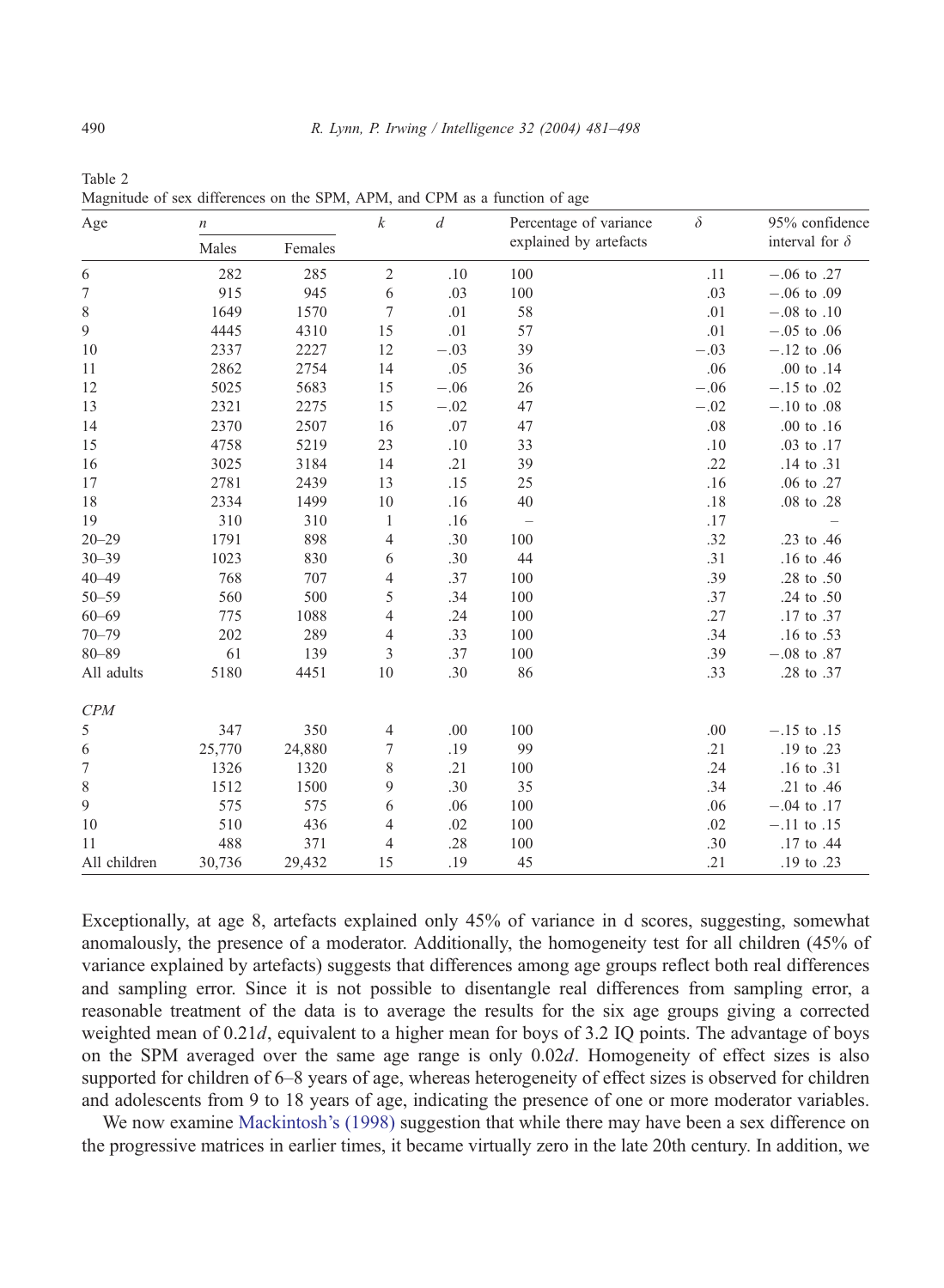| Location                | No. of males | No. of females | Age (years) |     |     |     |        |        |     |  |  |
|-------------------------|--------------|----------------|-------------|-----|-----|-----|--------|--------|-----|--|--|
|                         |              |                | 5           | 6   | 7   | 8   | 9      | 10     | 11  |  |  |
| 1. Germaniy             | 717          | 704            | $-.03$      | .22 | .18 | .53 |        |        |     |  |  |
| 2. New Zealand          | 64           | 87             |             |     | .53 |     |        |        |     |  |  |
| 3. United States        | 49           | 55             | .02         |     |     |     |        |        |     |  |  |
| 4. Australia            | 350          | 350            | $-.02$      | .14 | .31 | .02 | .11    | .20    | .32 |  |  |
| 5. Brazil               | 773          | 773            | .06         | .25 | .12 | .31 | .06    | $-.04$ | .50 |  |  |
| 6. India                | 546          | 471            |             |     | .21 |     |        |        |     |  |  |
| 7. Switzerland          | 146          | 144            |             | .13 |     |     |        |        |     |  |  |
| 8. Taiwan               | 22,542       | 21,283         |             | .20 |     |     |        |        |     |  |  |
| 9. Hong Kong            | 2217         | 2641           |             | .12 |     |     |        |        |     |  |  |
| 10. Taiwan              | 991          | 974            |             | .14 | .25 | .32 |        |        |     |  |  |
| 11. United States-Black | 164          | 185            |             |     | .09 | .12 | .31    |        |     |  |  |
| 12. United States—White | 225          | 215            |             |     | .01 | .01 | .04    |        |     |  |  |
| 13. India               | 940          | 594            |             |     |     | .11 | $-.04$ | $-.06$ | .17 |  |  |
| 14. Belgium             | 477          | 368            |             |     |     | .91 | .19    | .19    | .00 |  |  |
| 15. Kenya               | 583          | 639            |             |     |     | .30 |        |        |     |  |  |

<span id="page-10-0"></span>Table 3 Sex differences on the Colored Progressive Matrices

1: Germany—[von Winkelmann \(1972\).](#page-17-0) 2: North Zealand—[Freyberg \(1966\).](#page-15-0) 3: United States—[Levinson \(1960\).](#page-15-0) 4: Australia— [Reddington and Jackson \(1981\).](#page-16-0) 5: Brazil—[Angelini, Alves, Custodio, Duarte, and Duarte \(1999\).](#page-14-0) 6: India—[Rao and Reddy](#page-16-0) (1968). 7: Switzerland—[Dupont \(1970\).](#page-15-0) 8: Taiwan—[Hsu \(1976\).](#page-15-0) 9: Hong Kong—[Chan and Lynn \(1989\).](#page-14-0) 10: Taiwan—[Hsu](#page-15-0) (1971). 11: United States—Black—[Higgins and Sivers \(1958\).](#page-15-0) 12: United States—White—[Higgins and Sivers \(1958\).](#page-15-0) 13: India—[Despande \(1971\).](#page-14-0) 14: Belgium—[Goosens \(1952\).](#page-15-0) 15: Kenya—[Costenbader and Ngari \(2000\).](#page-14-0)

examine a possible explanation of the heterogeneity of effect sizes observed for children and adolescents from 9 to 18 years of age, which may reside in different rates of maturation across ethnic groups. Analyses to test for these possibilities were carried out using maximum likelihood-based weighted regression analysis, as implemented within the ANOVA and regression programs of Stata. Since these procedures produce correct estimates of sums of squares, the corrections prescribed by [Hedges and](#page-15-0) Becker (1986) for standard weighted regression were unnecessary.

In the first analysis, at Step 1, age was entered as a control variable. The midpoint of the range served as the estimate of age in adult samples. At Step 2, we entered the birth date of the cohort, estimated by subtracting the age of each sample from the date on which the study was published in order to test for generational effects. As previously established, the analysis revealed a significant effect of age on effect size  $[\Delta R^2 = .19, \beta = .44, t_{(1,162)} = 5.14, P = .00]$ . However, once age was controlled, there was no evidence of a significant effect of the birth date of each cohort  $[\Delta R^2 = .00, \beta = .01, t_{(1,162)} = .07, P = .95]$  on the magnitude of the sex difference with respect to the progressive matrices. Consequently, [Mackintosh's](#page-16-0) (1998) suggestion that sex differences on the progressive matrices have declined among the younger generation is not supported.

To provide a further check, we examined the correlation between the birth date of cohorts and effect size among adults in the age range 20–89 years. Since the data are consistent with a sex difference in reasoning ability, among adults (which is approximately constant in magnitude) a zero correlation would indicate that the magnitude of the sex difference in reasoning ability among younger cohorts has not declined. The obtained correlation of  $-.15$  ( $P=.44$ ) is thus supportive of this conclusion.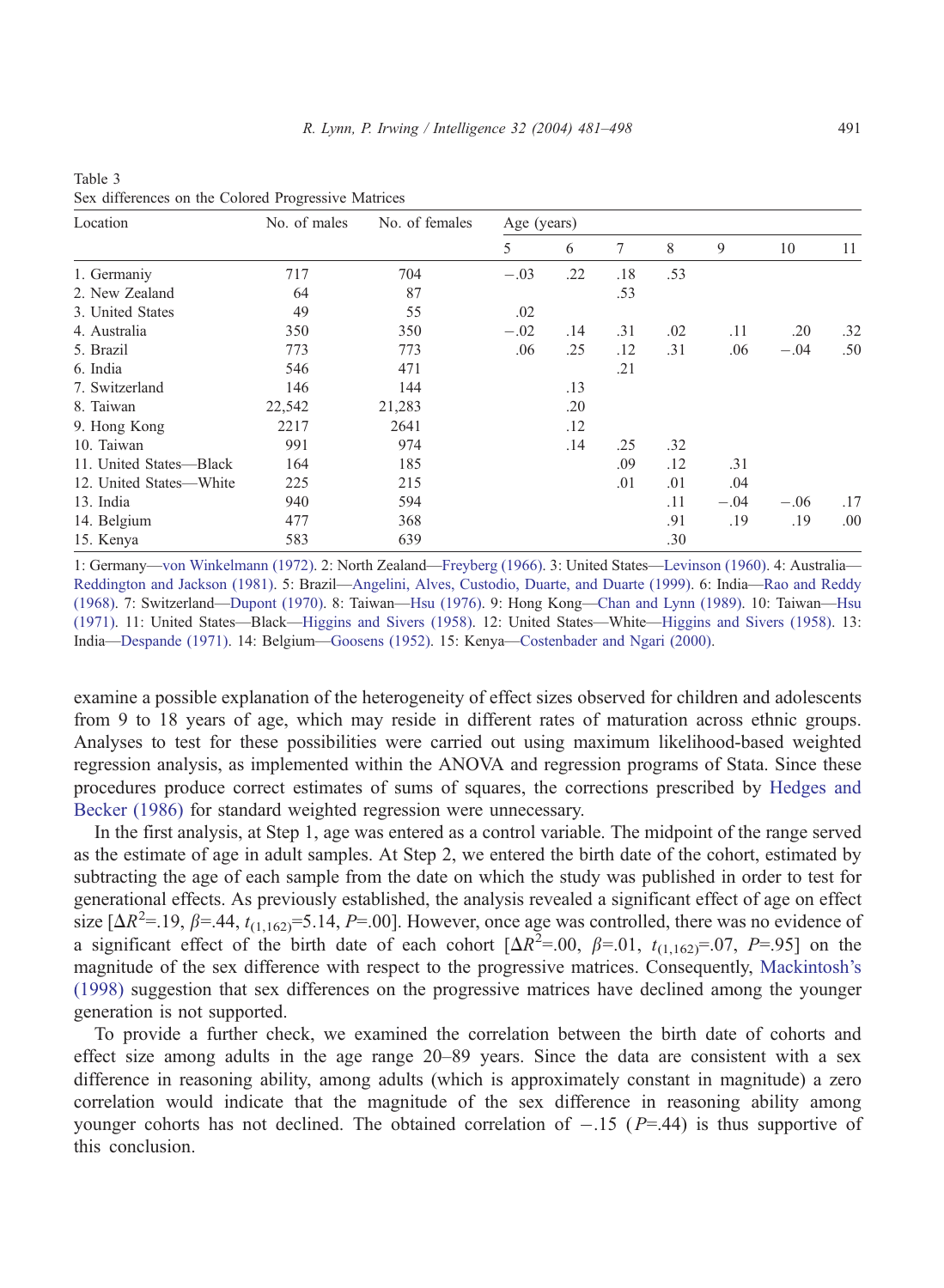In the second analysis, at Step 1 we again entered age and at Step 2 we entered ethnicity, which was coded (1=East Asian, 2=White, 3=South Asian, 4=Black, Missing=Other). Finally, at Step 3, we entered an interaction term of ethnicity with age. In this instance, there was evidence of a significant interaction between age and ethnicity  $[F_{(3,140)}=3.2, P=.03]$ . These results suggest that the developmental trends in the magnitude of sex differences on the progressive matrices differ across ethnic groups. However, post hoc tests show that it is only the Black ( $n=6$ ) and South Asian groups ( $n=11$ ) that exhibit a significantly different developmental trend from the Whites. These samples are small and may reflect nothing more than sample bias. For example, in Africa, dropout rates from school are high so school samples may be biased in favor of either sex, depending on local customs.

# 4. Discussion

There are eight points of interest in the results of this meta-analysis. First, it was designed to test the [Eysenck \(1981\)–](#page-15-0)[Court \(1983\)–](#page-14-0)[Mackintosh \(1996\)–](#page-16-0)[Jensen \(1998\)](#page-15-0) hypothesis that there is no sex difference in mean scores on the progressive matrices. The results given in [Tables 1 and 2](#page-7-0) show that this is correct for the SPM for the age range 6–14 years. However, it is incorrect for the age of 15 years onwards. From this age into adulthood, males consistently obtain higher means than females and all of these differences are statistically significant except for the 80–89 age group, for which the difference is of approximately the same magnitude and the lack of statistical significance is attributable to the small sample size. The advantage of boys begins to appear at the age of 14 and increases in size among adults when it reaches an average for the whole age range of 20–29 through 80–89 of 0.33d, equivalent to 5 IQ points. It is proposed that this is the best estimate of the male advantage on the progressive matrices among adults.

Second, the hypothesis that there is no difference on the progressive matrices also fails for the Colored Progressive Matrices for the age range 5 though 11 years shown in [Tables 2 and 3.](#page-9-0) The results show that boys obtain significantly higher means than girls at ages 6, 7, 8, and 11 years, and that for the whole age range boys have a mean advantage of 0.21d, equivalent to 3.2 IQ points. However, on the SPM over this age range, boys have a negligible advantage of 0.02d.

It is proposed that the explanation for the greater advantage of boys on the Colored Progressive Matrices than on SPM is probably that the progressive matrices is not a pure measure of reasoning ability, as has been frequently asserted, but also measures visualization. This was suggested by [Van der](#page-17-0) Ven and Ellis (2000) who have shown in a Rasch analysis for unidimensionality of the SPM, in a sample of 905 Dutch 12- to 15-year-olds, that the test contains two factors identified as (1) "gestalt continuation" present in Set A and items  $1-6$  in Set B for which "the correct solution must be found according to some Gestalt continuation rule"; and  $(2)$  "analogical reasoning," present in items B 8–12 and in most of the later items. We prefer the word "visualization" to "gestalt continuation" as the widely accepted term for this ability in hierarchical factor models such as that of [Carroll \(1993\).](#page-14-0) It is known from the meta-analysis of sex differences in spatial abilities carried out by [Linn and Peterson \(1985\)](#page-15-0) that boys tend to perform a little better on average than girls on visualization. The Colored Progressive Matrices contain more visualization items than the SPM, namely, most of Set Ab, which is absent in the SPM. We think it probable that boys perform better than girls on these visualization items and that this is the explanation for the greater male advantage on the Colored Progressive Matrices. This is a hypothesis that needs to be examined.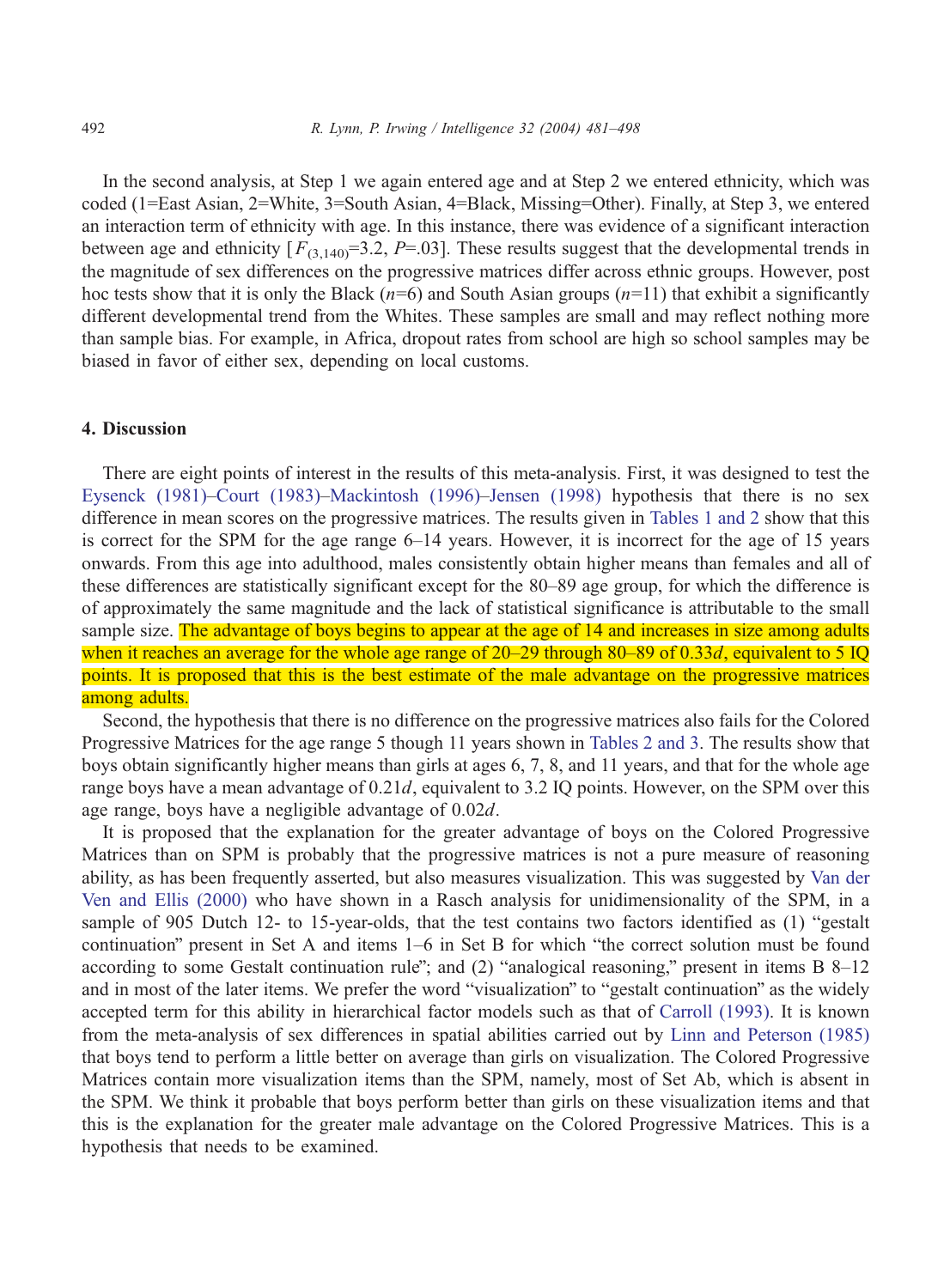Three, the results provide tests of two components of the developmental theory of the sex differences in the maturation of intelligence. The component of the theory for the age range 6–14 years is not supported by the results. This states that the sex difference is negligible up to the age of about 8 years; moves in favor of girls at the age of about 9 years as the accelerated growth spurt of girls speeds up their development in a number of characteristics including height, weight, and brain size; and remains in favor of girls for the next 2 or 3 years up to an age of around 12 years, following which there is little difference between boys and girls up to the age of 15. The results set out in [Table 1](#page-7-0) show trends supporting this theory but these are not statistically significant. The second component of the theory stating that from the age of 15 years onwards males obtain higher means than females is confirmed by the results.

Four, the results do not support [Mackintosh's \(1998\)](#page-16-0) contention that the male advantage has been greater among older cohorts of adults than among young adults. Mackintosh's contention is that among adults the size of the sex difference has declined such that it is negligible in the 20–29 age group even though substantial in older age groups. Informally, it can be seen from inspection of the magnitude of the sex differences for the age groups 20–29 through 80–89 set out in [Table 2](#page-9-0) that there is no tendency for the difference among the younger age groups to be smaller than among older. The sex differences for the 20- to 49-year-olds and for the 60- to 89-year-olds are virtually identical at 0.34 and 0.33, respectively. The finding of a nil correlation between age of cohort and effect size among adults provided a more precise test supportive of the same conclusion. Mackintosh's hypothesis is refuted more formally by the regression analysis, which showed no significant effect of generational age on the magnitude of the sex difference in scores on the progressive matrices. According to [Hunter and Schmidt's \(1990\)](#page-15-0) 75% rule, there was evidence of moderator variables for children and adolescents of 8–18 years of age, though not among adults, except for an anomalous finding for the groups aged 30–39 years. However, our test for moderator variables using multiple-regression excluded generational effects as a possible moderator.

Five, the conclusion that from the age of 15 years males have higher mean scores than females has implications for the question of sex differences in general intelligence, fluid intelligence (Gf), and Spearman's g. Both [Jensen \(1998\)](#page-15-0) and [Mackintosh \(1998\)](#page-16-0) draw significant conclusions from their reading of the evidence that there is no sex difference on the progressive matrices. Jensen (p. 541) argues that because the progressive matrices is the best measure available of Spearman's g, it follows that there is no sex difference in Spearman's g. Mackintosh (p. 538) draws a similar conclusion that because the progressive matrices is an excellent measure of Gf (fluid intelligence) and that Gf can be identified with "general intelligence," there is no sex difference in either Gf or in general intelligence. The results of our meta-analysis show that if these identifications are correct, males from the age of 15 years onwards have higher average g, fluid intelligence, and "general intelligence" than females by approximately 5 IO points.

Six, we now consider the issue of possible cross-cultural variation in growth curves. There was some evidence that the patterns in growth curves of sex differences on the progressive matrices are culture specific. However, it is evident that all cultures examined in the analysis converge on the same end point by late adolescence and early adulthood. It should be noted that 9 of the 10 studies of adults from the age of 20–80 are from economically developed nations. The remaining study is from Brazil and the sex difference of 0.28d in the Brazil sample is a little less than the 0.33d average for all 10 studies.

Seven, while our results support [Lynn's \(1994, 1998, 1999\)](#page-15-0) developmental theory of sex differences in intelligence, other explanations of the gradual increase in the mean scores obtained by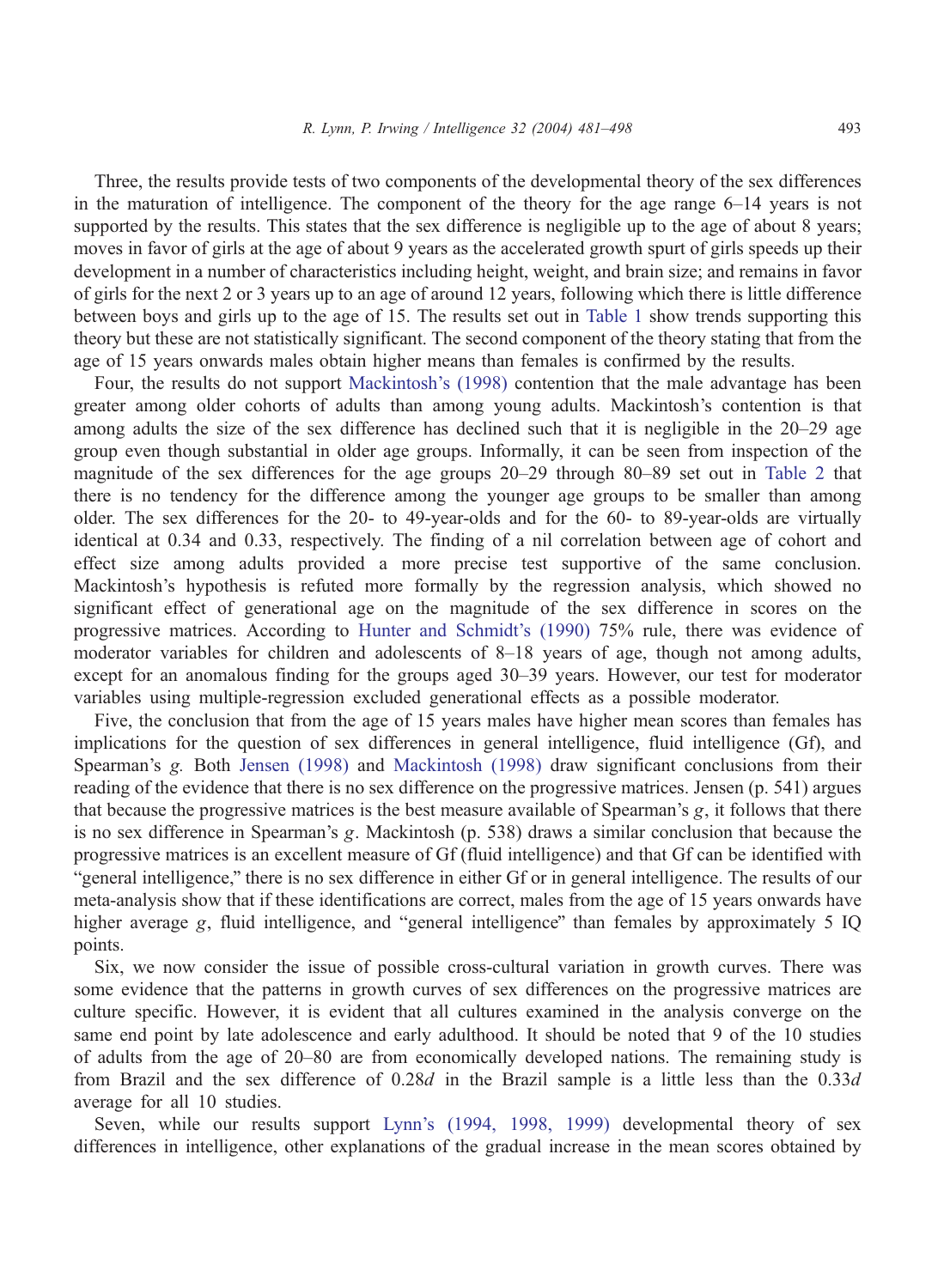males relative to those of females from age 15 should be considered. First, there is the possibility of differential experience of men and women. In all societies, women are predominantly responsible for the care of children ([Whiting & Whiting, 1975\)](#page-17-0), and even professional women have been shown to carry out the majority of domestic work ([Yogev, 1982\)](#page-17-0). It may be possible that this specialization could affect scores on tests of cognitive ability. [Lippa \(1998\)](#page-15-0) has shown that there are male and female differences on [Prediger's \(1982\)](#page-16-0) People–Things dimension such that males are more interested in things and females in people. It has been shown further that genetic variation explained 53% of the variance in within-sex differences in gender diagnosticity, a variable highly correlated with the People–Things dimension ([Lippa & Herschenberger, 1999\)](#page-15-0). A possible interpretation of these findings might be that women's genetic predispositions are such as to maximize their satisfaction with their traditional adult roles and these predispositions are subsequently amplified by gender role socialization ([Lippa, 2002; Maccoby, 2000; Ridley, 1993\)](#page-15-0). That the resulting differences in experience can influence scores on intelligence tests is suggested by a study of [Ackerman, Bowen,](#page-14-0) Beier, and Kanfer (2001), which showed that social potency, social closeness, and traditionalism– worry are all related to lowered scores on general knowledge, a measure of crystallized intelligence ([Carroll, 1993\)](#page-14-0), i.e., those who are socially oriented, among whom women predominate, invest their cognitive resources differently from those who are not socially oriented, and this difference accounts for the lower scores on general knowledge.

Whether this difference would affect nonverbal reasoning ability may be more doubtful. However, studies of experts also suggest how experience might influence fluid intelligence ([Ericsson &](#page-15-0) Kintsch, 1995). They have shown that the major factor that appears to differentiate experts at chess and medical diagnosis from those who are average is the existence of long-term memory structures that augment the capacity of working memory. Since [Kyllonen and Christal \(1990\)](#page-15-0) have provided the adult evidence that fluid intelligence can be roughly equated to the capacity of working memory, a difference in long-term memory structures due to different adult experiences among men and women may, by augmenting working memory capacity, be responsible for an observed difference in scores on fluid intelligence. The above theory, which posits the joint action of biological and social factors as proximal causes of gender differences, corresponds to what [Feingold \(1994\)](#page-15-0) describes as a biosocial model.

While differential experience may provide an explanation for the adult sex differences in scores on the progressive matrices, there are two aspects of the data that seem incompatible with this. First, if differential experience comprises the underlying mechanism, we would expect cross-cultural variation in sex differences on the progressive matrices since adult sex roles differ across cultures. Yet we did not find this. Second, given the large changes in the adult roles of women in western industrialized societies postwar, we should expect a reduction in the sex difference over time, yet we found no evidence of generational change.

Eight, whatever the causes of the observed pattern of sex differences on the progressive matrices, it would seem desirable to place the overall difference of  $0.33d$  in adults in context. There is considerable recent evidence that from a position that obtained about 20 years ago, when boys and men consistently outperformed girls and women in terms of educational performance, on many indices girls and women are increasingly either equaling or overtaking boys and men. For example, in the United Kingdom, in 1980, 13% of young women obtained two or more "A" levels or their equivalent compared with 14% of young men ([Ramprakash & Daly, 1983\)](#page-16-0), whereas by the year 2000 the respective figures were 39% and 31% in favor of young women ([Matteson & Babb, 2002\)](#page-16-0).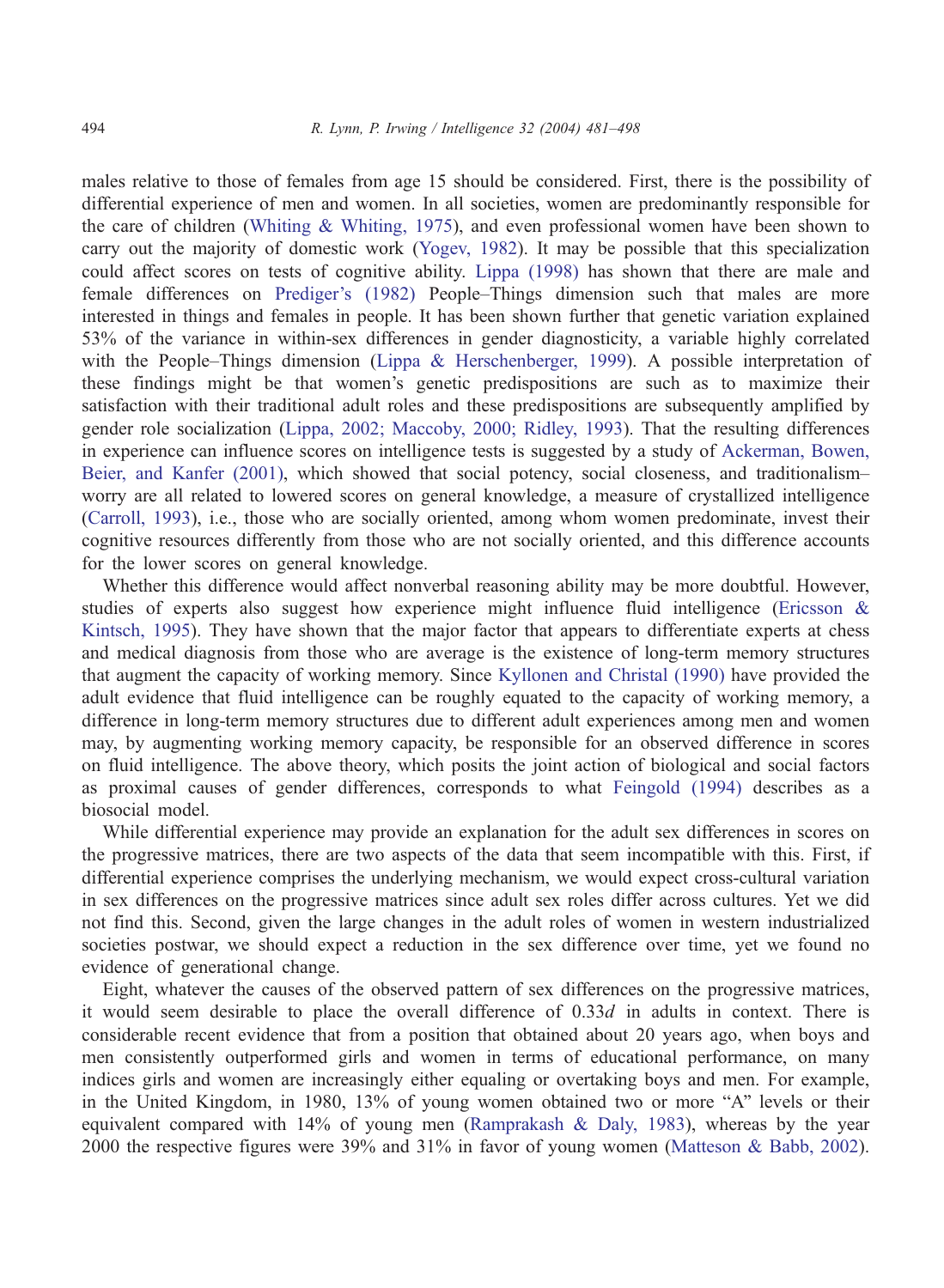<span id="page-14-0"></span>In terms of higher education, in 1980 only 37% of first degrees were obtained by women [\(Ramprakash & Daly, 1983\)](#page-16-0), but by 2001 this figure had risen to 56% ([Matteson & Babb, 2002\)](#page-16-0). Up to 1997, men obtained more first class honors degrees that women but in 1998 women for the first time gained more first class honors degrees than men ([Higher Education Statistics Agency, 1998\)](#page-15-0). Given that this increasing female advantage in educational achievement coexists with somewhat lower scores among adult women on the progressive matrices, it can be inferred that there are other factors predominantly possessed by women that facilitate this achievement. Possibly, this may be stronger work motivation. Thus, it has been found in the United States that women obtain lower mean scores on the SAT-M but they did not obtain lower math grades ([Wainer & Steinberg, 1992\)](#page-17-0). The most probable explanation is that women's stronger work motivation compensates for their lower test scores.

### References

- Ackerman, P. L., Bowen, K. R., Beier, M. E., & Kanfer, R. (2001). Determinants of individual differences and gender differences in knowledge. Journal of Educational Psychology, 93, 797–825.
- Adams, E. A. (1952). Analysis of Raven's matrices scores. Unpublished.
- Albalde Paz, E., & Muñoz Cantero, J. (1993). El test PMS de Raven y los escolares de Galicia. Universidade da Coruña: Servicio de Publicaciones.
- Alonso, O. S. (1974). Raven, g factor, age and school level. Havana Hospital Psiquiatrico Revista, 14, 60–77.
- Angelini, A. L., Alves, I. C., Custodio, E. M., Duarte, W. F., & Duarte, J. L. (1999). Matrizes progressivas Coloridas de Raven. Sao Paulo: Centro Editor de Testes.
- Baraheni, M. N. (1974). Raven's Progressive Matrices as applied to Iranian children. *Educational and Psychological* Measurement, 34, 983 – 988.
- Campos, F. (1999). Teste das Matrizes Progresivas Escala Geral. Rio de Janeiro: Cepa.
- Carroll, J. B. (1993). Human cognitive abilities. Cambridge: Cambridge University Press.
- Chaim, H. H. (1994). Is the raven progressive matrices valid for Malaysians? Unpublished.
- Chan, J., & Lynn, R. (1989). The intelligence of six year olds in Hong Kong. Journal of Biosocial Science, 21, 461 464.

Cohen, J. (1977). Statistical power analysis for the behavioral sciences. San Diego, CA: Academic Press.

- Colom, R., & Garcia-Lopez, O. (2002). Sex differences in fluid intelligence among high school graduates. Personality and Individual Differences, 32, 445 – 451.
- Conrad, R. (1979). The deaf schoolchild: Language and cognitive function. New York: Harper & Row.
- Cortada de Kohan, N. (1998). Logos en educacion secundaria y su relacion con intelligencia. Revista Latinoamericana de Psicologia, 30, 293 – 310.
- Costenbader, V., & Ngari, S. M. (2000). A Kenya standardisation of the Coloured Progressive Matrices. School Psychology International, 22, 258-268.
- Court, J. C. (1980). Researchers' bibliography for Raven's Progressive Matrices and Mill Hill Vocabulary Scales. Australia: Flinders University.
- Court, J. C., & Raven, J. (1995). Normative, reliability and validity studies. Oxford, UK: Oxford Psychologists Press.
- Court, J. H. (1983). Sex differences in performance on Raven's Progressive Matrices: A review. Alberta Journal of Educational Research, 29, 54 – 74.
- De Lemos, M. (1989). Standard progressive matrices: Australian manual. Hawthorn, Victoria: Australian Council for Educational Research.
- Deltour, J. J. (1993). *Echelle de Vocabulaire Mill Hill de J.C. Raven.* Braine de Chateau. Belgium: Editions L'Application des Techniques Modern S.P.R.L.
- Despande, M. V. (1971). Sex differences on Raven's Matrices Test. Journal of Psychological Researches, 15, 101-103.
- Dufouil, C. D., Ducimetiere, P., & Alperovitch, A. (1997). Sex differences in the association between alcohol consumption and cognitive performance. American Journal of Epidemiology, 146, 405-412.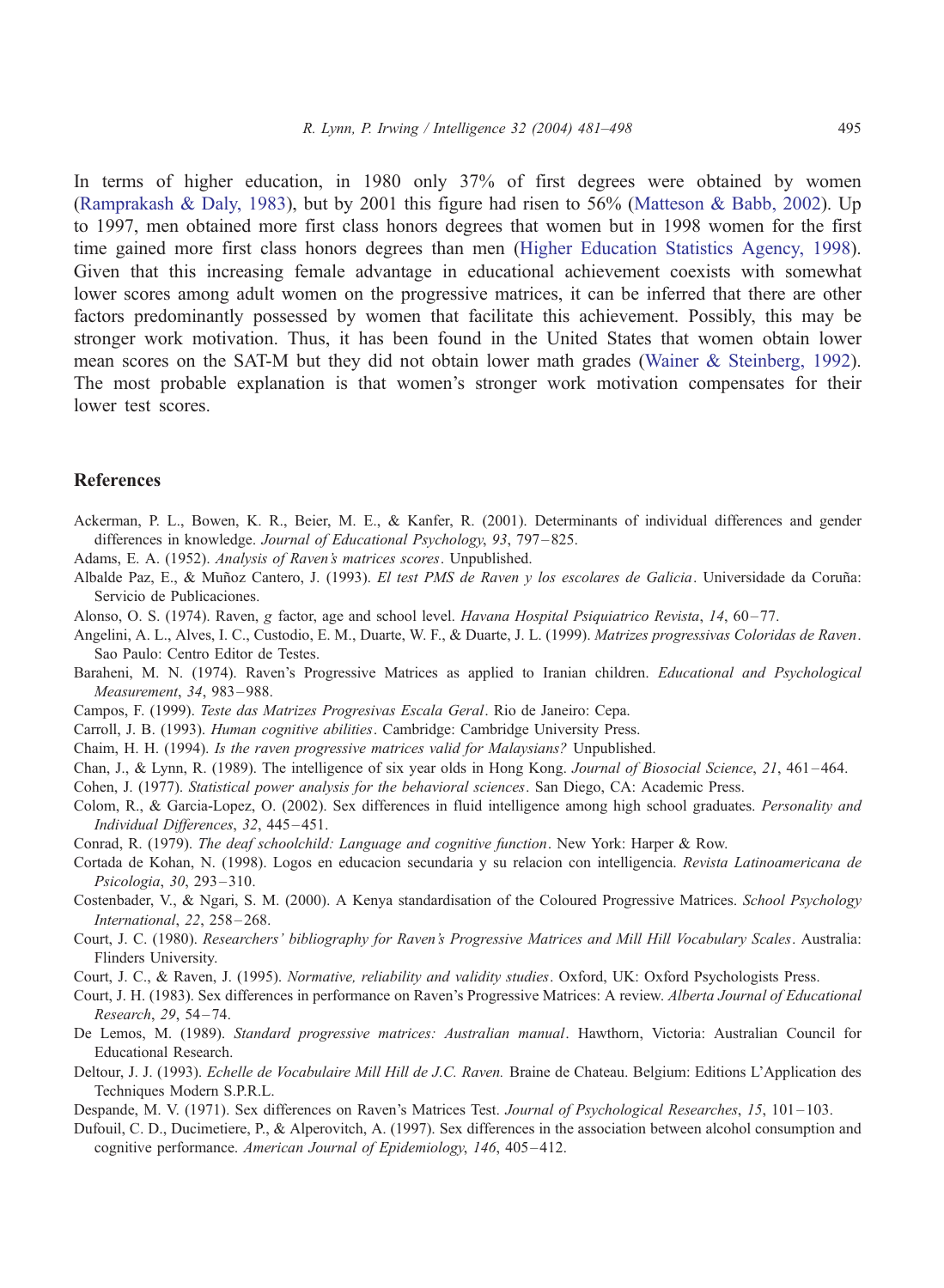<span id="page-15-0"></span>Dupont, J. B. (1970). Sex differences on the PM 47 in Switzerland. Unpublished.

Ericsson, K. A., & Kintsch, W. (1995). Long-term working memory. Psychological Review, 102, 211 – 245.

- Eysenck, H. J. (1981). Intelligence: The battle for the mind. London: Pan.
- Feingold, A. (1994). Gender differences in personality: A meta-analysis. Psychological Bulletin, 116, 429 456.
- Feinstein, A. R. (1995). Meta-analysis: Statistical alchemy for the 21st century. Journal of Clinical Epidemiology, 48, 71-79.
- Florquin, F. (1964). Les PM 1947 de J.C.Raven au niveau des classes terminals du cycle secondaire. Revure Belge de Psychologies et de Pedagogie, 26, 108-120.
- Freyberg, P. S. (1966). The efficacy of the Coloured Progressive Matrices as a group test with young children. British Journal of Educational Psychology, 36, 171 – 177.
- Garrity, L. I., & Donaghue, J. T. (1976). Preschool children's performance on the Raven's Coloured Progressive Matrices and Peabody Picture Vocabulary Test. Educational and Psychological Measurement, 36, 1043–1047.
- Goosens, G. (1952). Etalonnage du Matrix 1947 de J.C. Raven. Revue Belge de Psychologie et de Pedagogie, 14, 74-80.

Guttman, R. (1974). Genetic analysis of analytic spatial ability. Behavior Genetics, 4, 273 – 284.

- Hedges, L. V., & Becker, B. J. (1986). Statistical methods in the meta-analysis of research on gender differences. In J. S. Hyde, & M. C. Linn (Eds.), The psychology of gender: Advances through meta-analysis (pp. 14–50). Baltimore: Johns Hopkins University Press.
- Heron, A., & Chown, S. (1967). Age and function. London: Churchill.
- Higgins, C., & Sivers, C. H. (1958). A comparison of Stanford-Binet and colored Raven progressive matrices IQs for children with low socioeconomic status. Journal of Consulting Psychology, 22, 465–468.
- Higher Education Statistics Agency Online Information Service. Student Table 14a-HE Qualifications Obtained in the UK by Mode of Study, Domicile, Gender and Subject Area 1997/98. Retrieved July 4,2002, from [http://www.hesa.ac.uk/holisdocs/]( http:\\www.hesa.ac.uk\holisdocs\pubinfo\student\quals78.htm ) pubinfo/student/quals78.htm.
- Hsu, C. (1976). The learning potential of first graders in Taipei city as measured by Raven's Coloured Progressive Matrices. Acta Pediatrica Sinica, 17, 262-274.
- Hsu, C. C. (1971). Chinese children's responses on the Coloured Progressive Matrices. Journal of the Formosan Medical Association, 70, 51-63.
- Hunter, J. S., & Schmidt, F. L. (1990). *Methods of meta-analysis*. Newbury Park, CA: Sage.
- Hyde, J. S., Fennema, E., & Lamon, S. J. (1990). Gender differences in mathematics performance: A meta-analysis. Psychological Bulletin, 107, 139-155.
- Hyde, J. S., & Linn, M. C. (1988). Gender differences in verbal ability: A meta-analysis. Psychological Bulletin, 104, 53-69.
- Jaworowska, A., & Szustrowa, T. (1991). Podrecznik Do Testu Matryc Ravena. Warsaw: Pracownia Testow Psychologicznych. Jensen, A. R. (1998). The g factor. Westport, CT: Praeger.
- Klingelhofer, E. L. (1967). Performance of Tanzanian secondary school pupils on the Raven Standard Progressive Matrices Test. Journal of Social Psychology, 72, 205 – 215.
- Kraemer, H. C., Gardner, C., Brooks, J. O., & Yesavage, J. A. (1998). Advantages of excluding underpowered studies in metaanalysis: Inclusionist versus exclusionist viewpoints. Psychological Methods, 3, 23 – 31.
- Kyllonen, P. C., & Christal, RE. (1990). Reasoning ability is (little more than) working-memory capacity?! *Intelligence*, 14, 389 – 433.
- Levinson, B. M. (1960). A comparative study of the verbal and performance ability of monolingual and bilingual native born Jewish preschool children of traditional Jewish parentage. Journal of Genetic Psychology, 97, 93 – 112.
- Lim, T. K. (1994). Gender-related differences in intelligence: Application of confirmatory factor analysis. *Intelligence*, 19,  $179 - 192.$
- Linn, M. C., & Peterson, A. C. (1985). Emergence and characterisation of sex differences in spatial ability: A meta-analysis. Child Development, 56, 1479 – 1498.
- Lippa, R. (1998). Gender-related individual differences and the structure of vocational interests: The importance of the People– Things dimension. Journal of Personality and Social Psychology, 74, 996 – 1009.
- Lippa, R. (2002). Gender, nature and nurture. Mahwah, NJ: Lawrence Erlbaum Associates.
- Lippa, R., & Herschenberger, S. (1999). Genetic and environmental influences on individual differences in masculinity, femininity, and gender diagnosticity: Analyzing data from a classic twin study. Journal of Personality, 67, 127–155.
- Lynn, R. (1994). Sex differences in brain size and intelligence: A paradox resolved. Personality and Individual Differences, 17,  $257 - 271$ .
- Lynn, R. (1998). Sex differences in intelligence: A rejoinder to Mackintosh. Journal of Biosocial Science, 30, 529-532.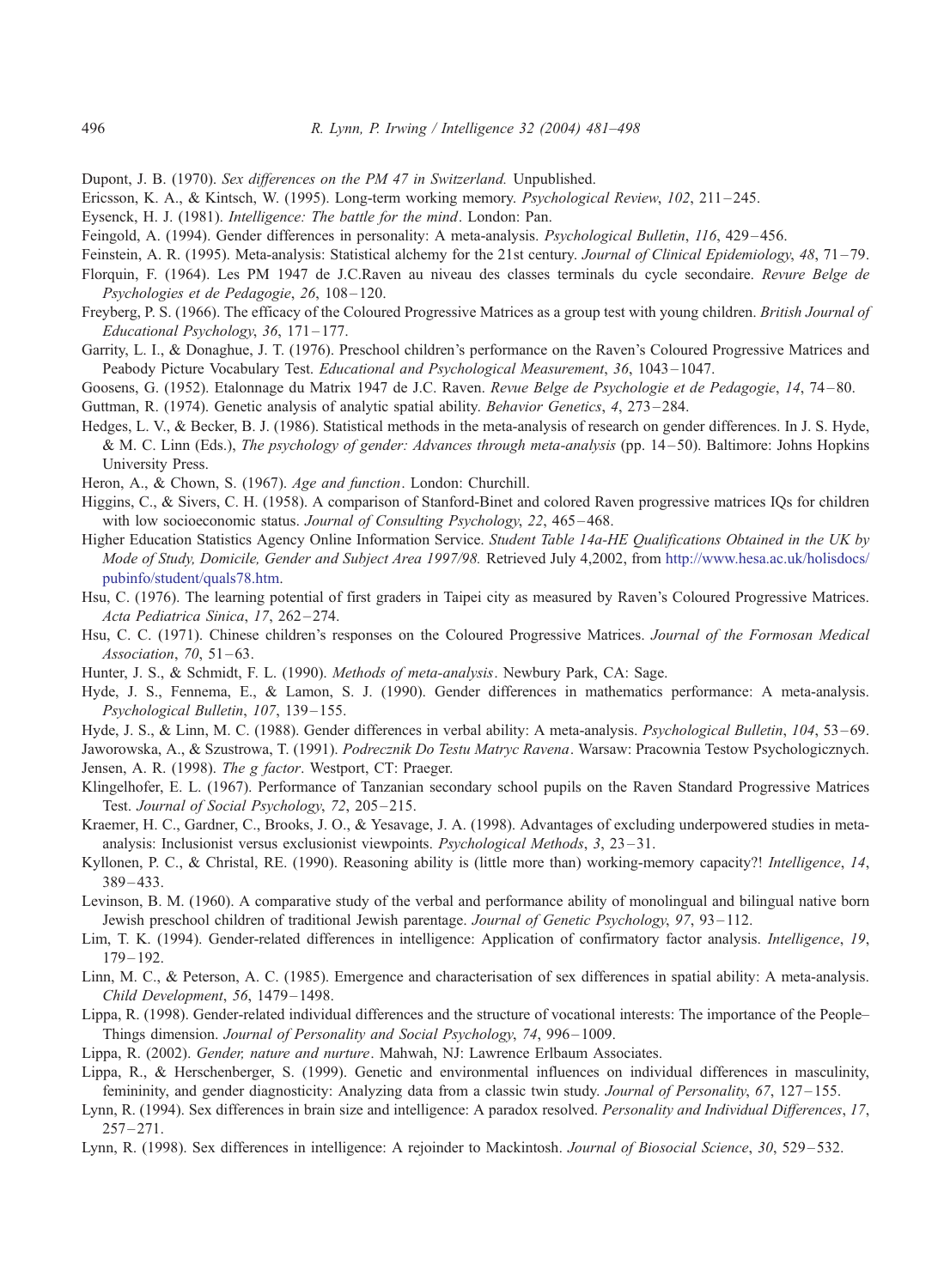- <span id="page-16-0"></span>Lynn, R. (1999). Sex differences in intelligence and brain size: A developmental theory. *Intelligence*, 27, 1–12.
- Lynn, R. (2002). Sex differences on the progressive matrices among 15–16 year olds in South Africa. Personality and Individual Differences, 33, 669-677.
- Lynn, R., Allik, J., & Must, O. (2000). Sex differences in brain size, stature and intelligence in children and adolescents: Some evidence from Estonia. Personality and Individual Differences 29, 555-560.
- Lynn, R., Allik, J., Pullmann, H., & Laidra, K. (2004). Sex differences on the Progressive Matrices among adolescents: Some data from Estonia. Personality and Individual Differences, 36, 1249–1255.
- Lynn, R., Backhoff, E., & Contreras-Nino, L. A. (2004). Sex differences on g, reasoning and visualization tested by the Progressive Matrices among 7 to 10 year olds: Some normative data for Mexico. Personality and Individual Differences, 36, 779 – 787.
- Lynn, R., Cooper, C., & Topping, S. (1990). Reaction times and intelligence. Current Psychology Research and Reviews, 9,  $264 - 276.$
- Lynn, R., & Jindal, S. (1993). Positive correlations between brain size and intelligence: Further evidence from India. Mankind Quarterly, 34, 109-115.
- Lynn, R., Pagliari, C., & Chan, J. (1988). Intelligence in Hong Kong measured for Spearman's g and the visuospatial and verbal primaries. *Intelligence*, 12, 423-434.
- Lynn, R., & Tse-Chan, P. W. (2003). Sex differences on the progressive matrices: Some data from Hong Kong. Journal of Biosocial Science, 35, 145 – 154.
- Lynn, R., & Wilson, R. G. (1993). Sex differences in cognitive abilities among Irish primary and secondary school children. Irish Journal of Psychology, 14, 293 – 300.
- Mackintosh, N. J. (1996). Sex differences and IQ. Journal of Biosocial Science, 28, 559 572.
- Mackintosh, N. J. (1998). Reply to Lynn. *Journal of Biosocial Science*, 30, 533–539.
- Maccoby, E. E. (2000). Parenting and its effect on children: On reading and misreading behaviour genetics. Annual Review of  $Psychology, 51, 1-27.$
- Matesic, K. (2000). Relations between results on Raven's Progressive Matrices plus sets and school achievement. Review of Psychology, 7, 75 – 82.
- Matteson, J., & Babb, P. (2002). Social Trends, No. 32. London: The Stationary Office.
- Natalicio, L. (1968). Aptidatao general, status social e sexo: Um estudio de adolescentes Brasilieros e norte-Americanos. Revista Interamericana de Psicologia, 2, 25 – 34.
- Nathan, M., & Schnabl, A. (1976). The effect of Kibbutz children's age and sex on performance in the Raven Progressive Matrices Test. The Kibbutz, 3-4, 105-113.
- Pind, J., Gunnarsdóttir, E. K., & Jóhannesson, H. S. (2003). Raven's standard progressive matrices: New school age norms and a study of the test's validity. Personality and Individual Differences, 34, 375 – 386.
- Prediger, D. J. (1982). Dimensions underlying Holland's hexagon: Missing link between interests and occupations? *Journal of* Vocational Behavior, 21, 259-287.
- Ramprakash, D., & Daly, M. (1983). Social Trends, vol. 13. London: HMSO.
- Rao, S. N., & Reddy, I. K. (1968). Development of norms for the Raven's Coloured Progressive Matrices Test. Psychological Studies, 13, 105-107.
- Rao, Y. R. (1975). Distribution of progressive matrices scores among pupils of XI standard. Indian Journal of Applied Psychology, 12, 76 – 82.
- Raven, J. (1981). Irish and British standardisations. Oxford: Oxford Psychologists Press.
- Raven, J. (1996). Raven matrices progressivas manual. Madrid: Publiciones de Psicologia Aplicada.
- Raven, J., Raven, J. C., & Court, J. H. (1998). Advanced Progressive Matrices. Oxford, UK: Oxford Psychologists Press.
- Raven, J. C. (1939). The RECI series of perceptual tests: An experimental survey. British Journal of Medical Psychology, 18,  $16 - 34.$
- Raven, J. C., Court, J. H., & Raven, J. (1996). Raven matrices progressivas manual. Madrid: Publicaciones De Psicologia Aplicada.
- Reddington, M. J., & Jackson, K. (1981). The Raven's Coloured Progressive Matrices: A Queensland standardisation. Australian Council for Educational Research Bulletin, 30, 20–26.
- Reid, N., & Gilmore, A. (1989). The Raven's standard progressive matrices in New Zealand. Psychological Test Bulletin, 2,  $25 - 35$ .
- Ridley, M. (1993). The red queen. London: Penguin.